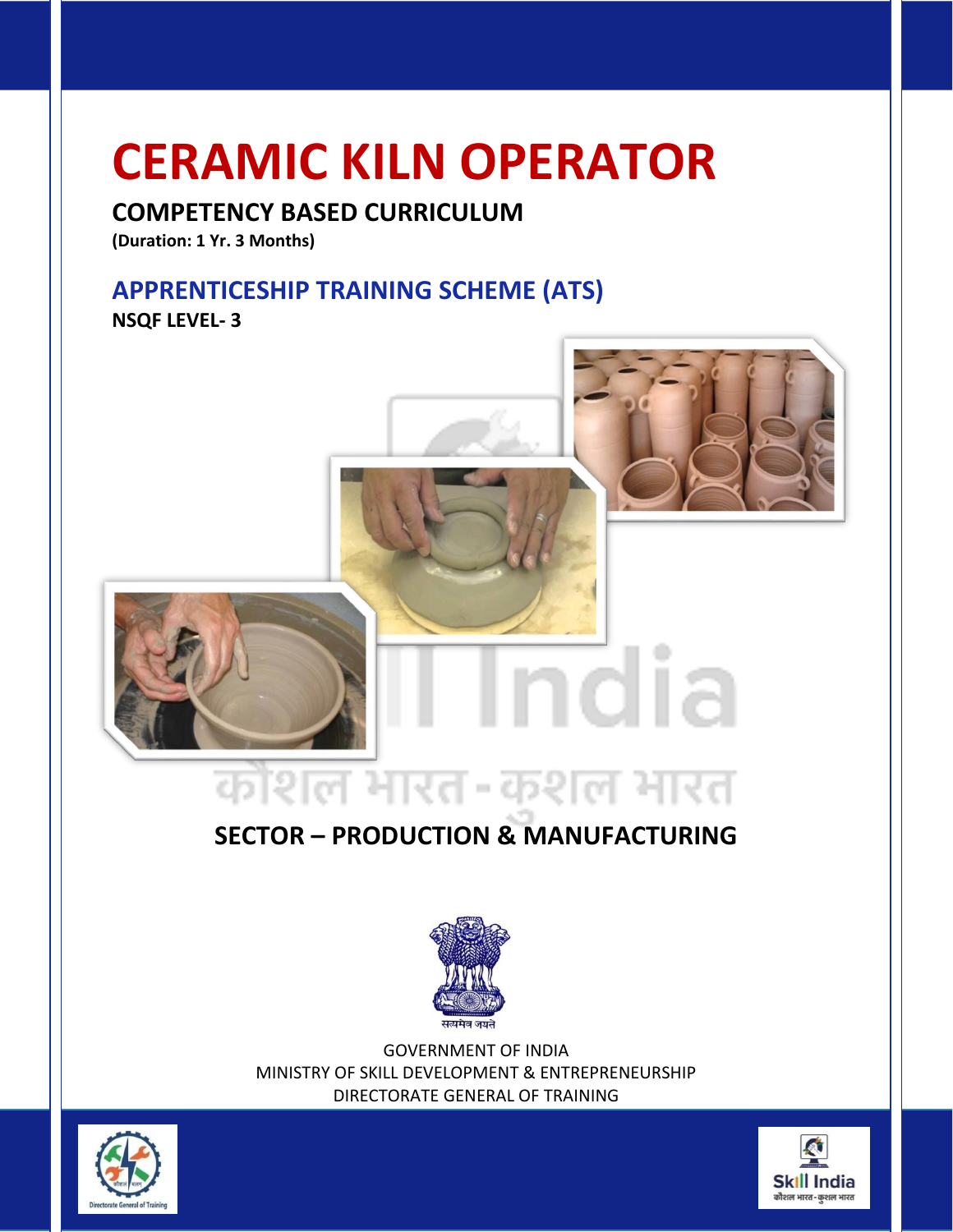# **CERAMIC KILN OPERATOR**

**(Revised in 2018)**

# **APPRENTICESHIP TRAINING SCHEME (ATS)**



# Skill India कौशल भारत-कुशल भारत

Developed By

Ministry of Skill Development and Entrepreneurship Directorate General of Training **CENTRAL STAFF TRAINING AND RESEARCH INSTITUTE** EN-81, Sector-V, Salt Lake City, Kolkata – 700 091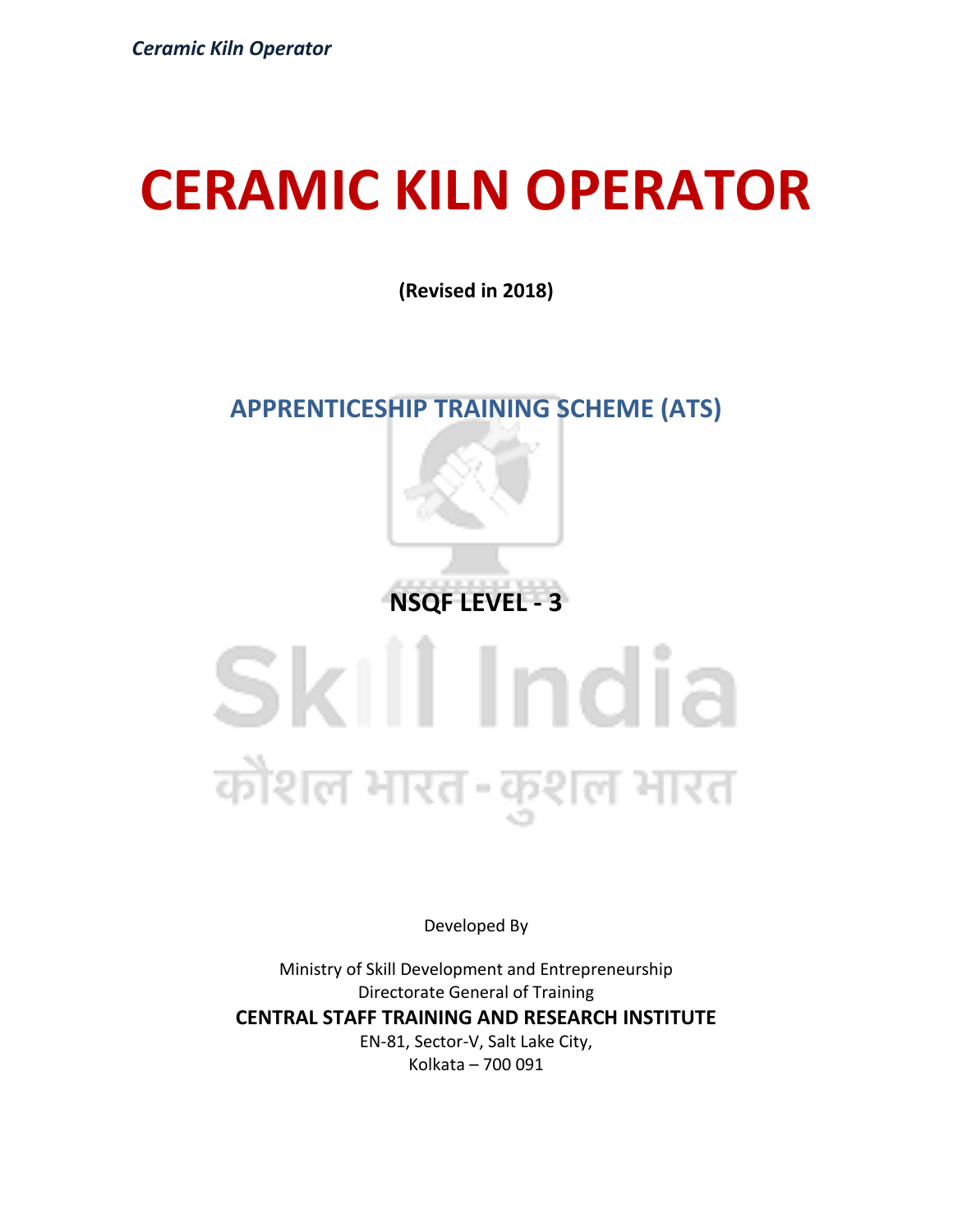The DGT sincerely express appreciation for the contribution of the Industry, State Directorate, Trade Experts and all others who contributed in revising the curriculum. Special acknowledgement to the following industries/organizations who have contributed valuable inputs in revising the curriculum through their expert members:

- 1. Larsen & Turbo, Mumbai.
- 2. BHEL, Noida.

Special acknowledgement is extended by DGT to the following expert members who had contributed immensely in this curriculum.

**Co-ordinator for the course:** Sh. Nirmalya Nath., ADT, CSTARI, Kolkata

| SI.<br>No. | <b>Name &amp; Designation</b><br>Sh./Mr./Ms. | Organization    | <b>Expert Group</b><br><b>Designation</b> |
|------------|----------------------------------------------|-----------------|-------------------------------------------|
| 1.         | Dr. Krishan Sivaraman                        | L&T-HE Powai    | Expert                                    |
| 2.         | M. Thamizharasan, JDT                        | CSTARI, Kolkata | Expert                                    |
| 3.         | N. Nath, ADT                                 | CSTARI, Kolkata | Expert                                    |
| 4.         | D.S. Meena T.O.                              | ATI, Kanpur     | Expert                                    |

Skill India

कौशल भारत-कुशल भारत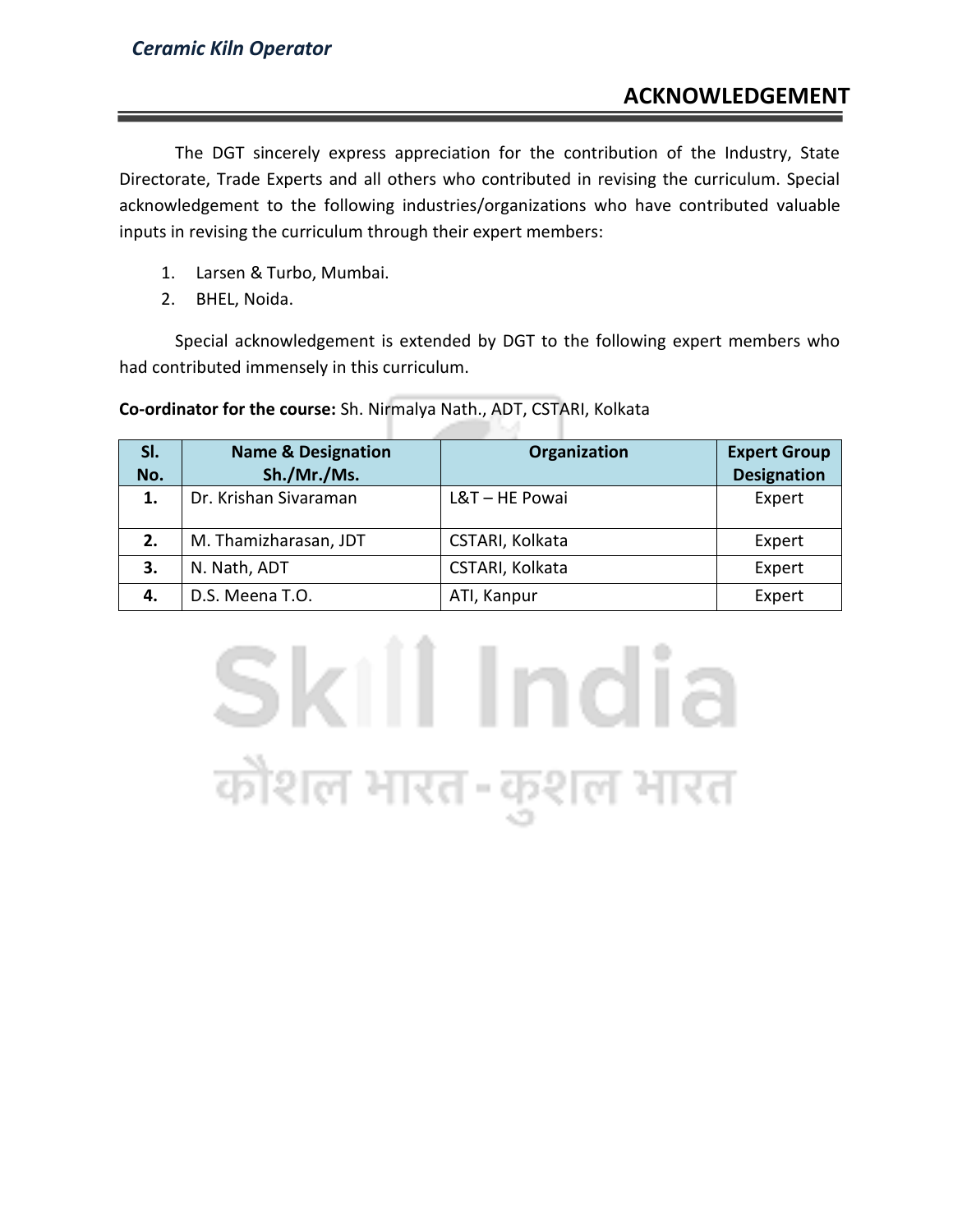| SI.<br>No. | <b>Topics</b>                                               | Page No.  |
|------------|-------------------------------------------------------------|-----------|
| 1.         | Background                                                  | $1 - 2$   |
| 2.         | <b>Training System</b>                                      | $3 - 7$   |
| 3.         | <b>Job Role</b>                                             | 8         |
| 4.         | NSQF Level Compliance                                       | 9         |
| 5.         | <b>General Information</b>                                  | 10        |
| 6.         | <b>Learning Outcome</b>                                     | $11 - 12$ |
| 7.         | Learning Outcome with Assessment Criteria                   | $13 - 14$ |
| 8.         | Syllabus                                                    | $15 - 16$ |
| 9.         | Syllabus - Core Skill                                       | 17-20     |
|            | 9.1 Core Skill - Employability Skill                        |           |
| 10.        | Details of Competencies (On-Job Training)                   | 21        |
| 11.        | List of Trade Tools & Equipment Basic Training - Annexure I | $22 - 25$ |
| 12.        | Format for Internal Assessment - Annexure II                | 26        |

الباراة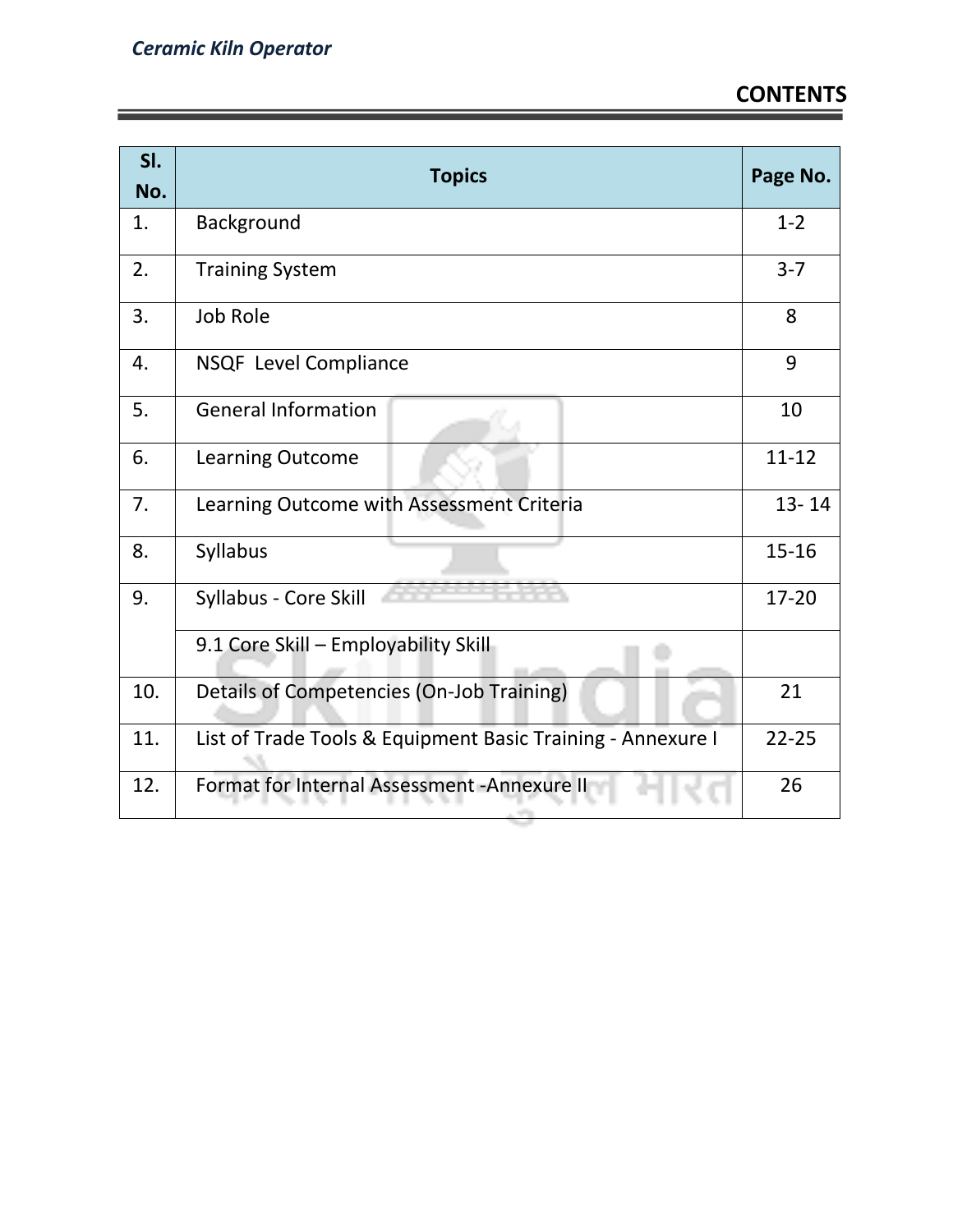### **1.1 Apprenticeship Training Scheme under Apprentice Act 1961**

The Apprentices Act, 1961 was enacted with the objective of regulating the programme of training of apprentices in the industry by utilizing the facilities available therein for imparting on-the-job training. The Act makes it obligatory for employers in specified industries to engage apprentices in designated trades to impart Apprenticeship Training on the job in industry to school leavers and person having National Trade Certificate(ITI pass-outs) issued by National Council for Vocational Training (NCVT) to develop skilled manpower for the industry**.** There are four categories of apprentices namely**; trade apprentice, graduate, technician and technician (vocational) apprentices.** 

Qualifications and period of apprenticeship training of **trade apprentices** vary from trade to trade. The apprenticeship training for trade apprentices consists of basic training followed by practical training. At the end of the training, the apprentices are required to appear in a trade test conducted by NCVT and those successful in the trade tests are awarded the National Apprenticeship Certificate.

The period of apprenticeship training for graduate (engineers), technician (diploma holders and technician (vocational) apprentices is one year. Certificates are awarded on completion of training by the Department of Education, Ministry of Human Resource Development.

### **1.2 Changes in Industrial Scenario**

Recently we have seen huge changes in the Indian industry. The Indian Industry registered an impressive growth during the last decade and half. The number of industries in India have increased manifold in the last fifteen years especially in services and manufacturing sectors. It has been realized that India would become a prosperous and a modern state by raising skill levels, including by engaging a larger proportion of apprentices, will be critical to success; as will stronger collaboration between industry and the trainees to ensure the supply of skilled workforce and drive development through employment. Various initiatives to build up an adequate infrastructure for rapid industrialization and improve the industrial scenario in India have been taken.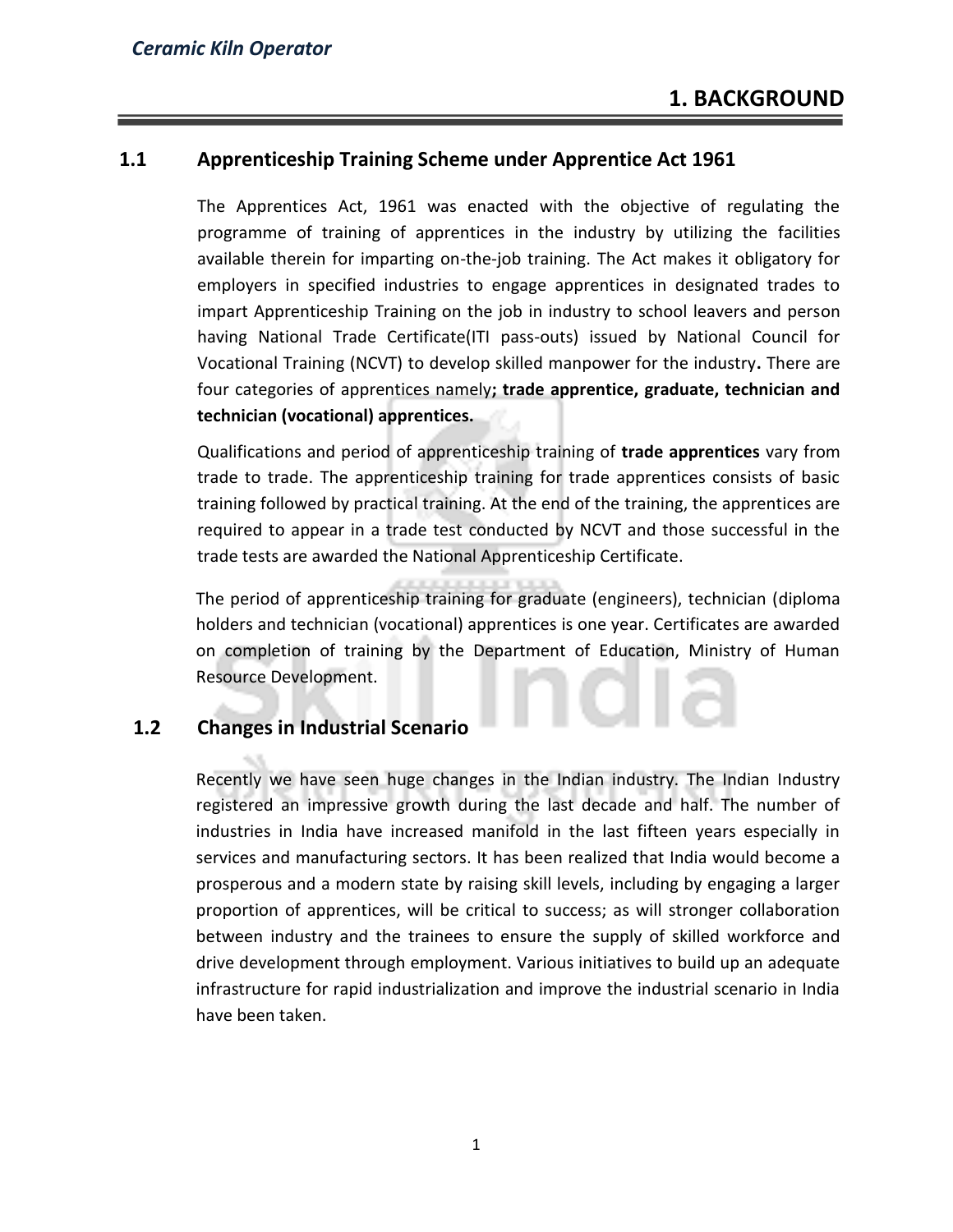### **1.3 Reformation**

The Apprentices Act, 1961 has been amended and brought into effect from 22<sup>nd</sup> December, 2014 to make it more responsive to industry and youth. Key amendments are as given below:

- Prescription of number of apprentices to be engaged at establishment level instead of trade-wise.
- Establishment can also engage apprentices in optional trades which are not designated, with the discretion of entry level qualification and syllabus.
- Scope has been extended also to non-engineering occupations.
- Establishments have been permitted to outsource basic training in an institute of their choice.
- The burden of compliance on industry has been reduced significantly.

,,,,,,,,,,,,

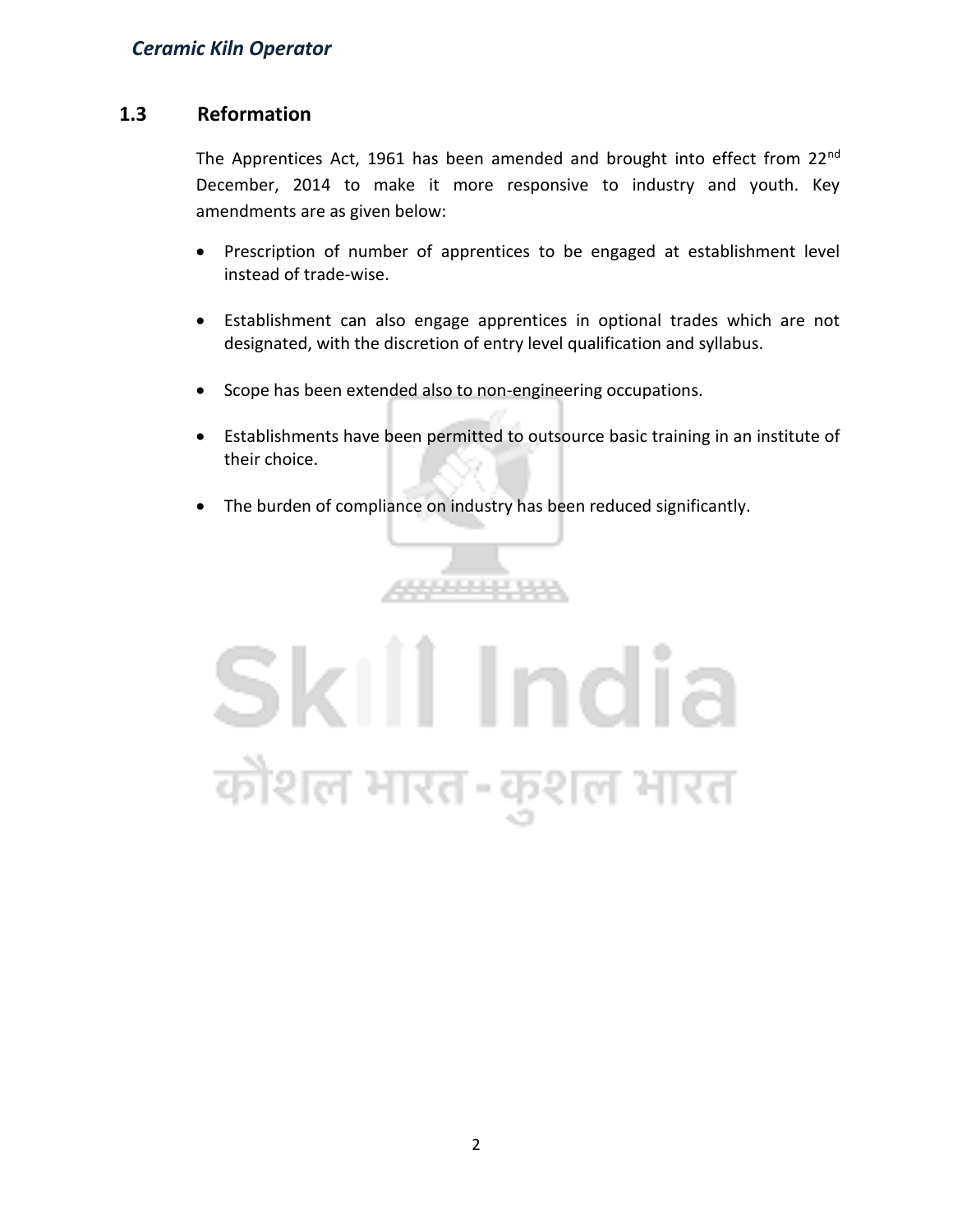### **2.1 GENERAL**

Directorate General of Training (DGT) under Ministry of Skill Development & Entrepreneurship offers range of vocational training courses catering to the need of different sectors of economy/ Labour market. The vocational training programmes are delivered under aegis of National Council of Vocational Training (NCVT). Craftsman Training Scheme (CTS) and Apprenticeship Training Scheme (ATS) are two pioneer programmes of NCVT for propagating vocational training.

Ceramic Kiln Operator trade under ATS is one of the most popular courses delivered nationwide through different industries. The course is of 01 year and 03 months duration (01 Block of 15months including basic training). It mainly consists of Domain area and Core area. In the Domain area Trade Theory & Practical impart professional - skills and knowledge, while Core area - Employability Skills imparts requisite core skills & knowledge and life skills. After passing out the training programme, the trainee is being awarded National Apprenticeship Certificate (NAC) by NCVT having worldwide recognition.

### **Broadly candidates need to demonstrate that they are able to:**

- Read & interpret technical parameters/document, plan and organize work processes, identify necessary materials and tools;
- Perform task with due consideration to safety rules, accident prevention regulations and environmental protection stipulations;
- Apply professional skill, knowledge, core skills & employability skills while performing jobs and solve problem during execution.
- Check the paper transfer decorative or ornamental designs on pottery or porcelain ware, identify and rectify errors in the finished product.
- Document the technical parameters related to the task undertaken.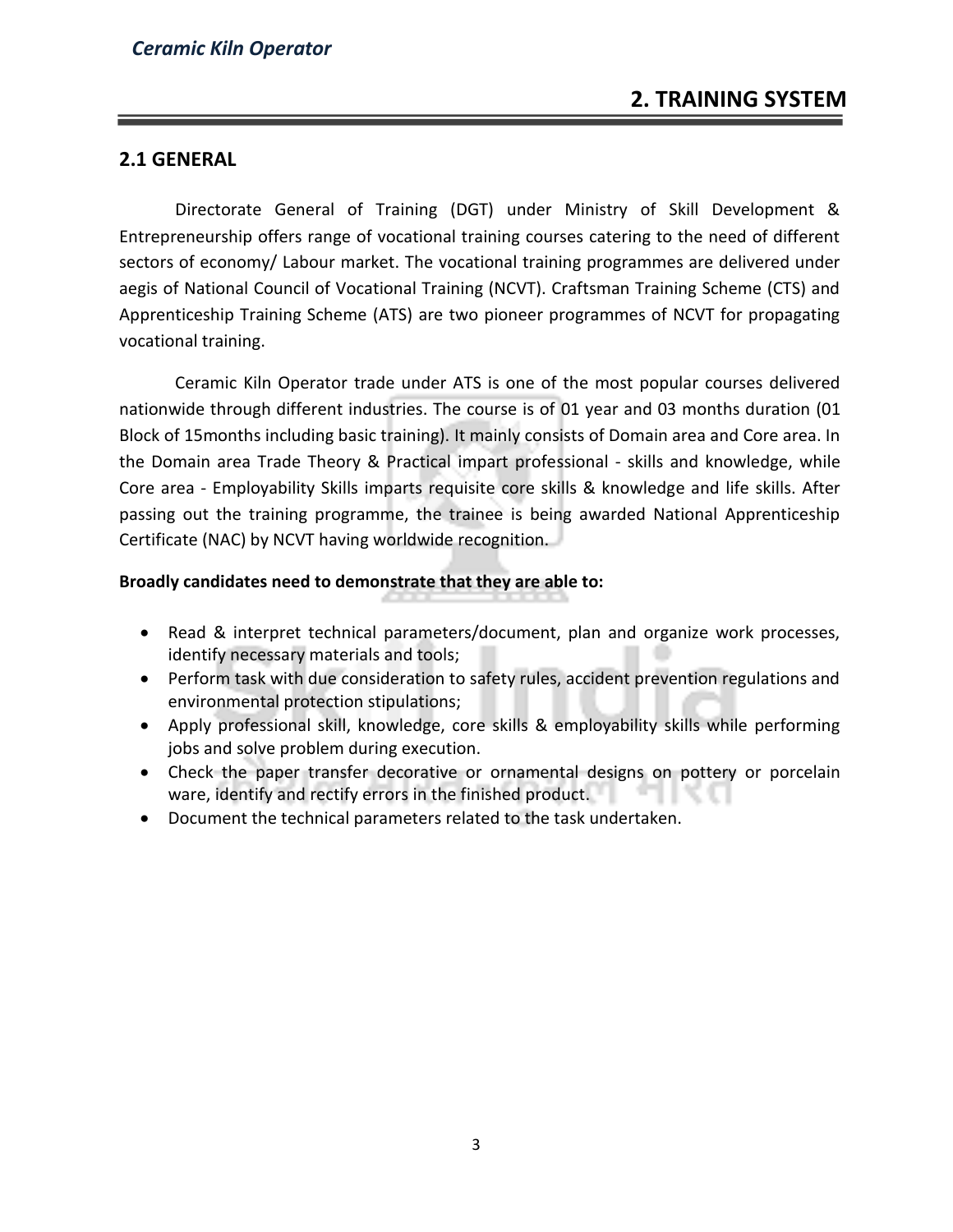### **2.2 CAREER PROGRESSION PATHWAYS**:

• Indicative pathways for vertical mobility.



### **2.3 COURSE STRUCTURE:**

Table below depicts the distribution of training hours across various course elements during a period of one year (*Basic Training and On-Job Training*): -

### **Total training duration details: -**

| <b>Time</b><br>(in months)                               | $1 - 3$        | $4 - 15$    |
|----------------------------------------------------------|----------------|-------------|
| <b>Basic Training</b>                                    | <b>Block-1</b> | -----       |
| <b>Practical Training</b><br>$\vert$ (On - job training) | ----           | $Block - I$ |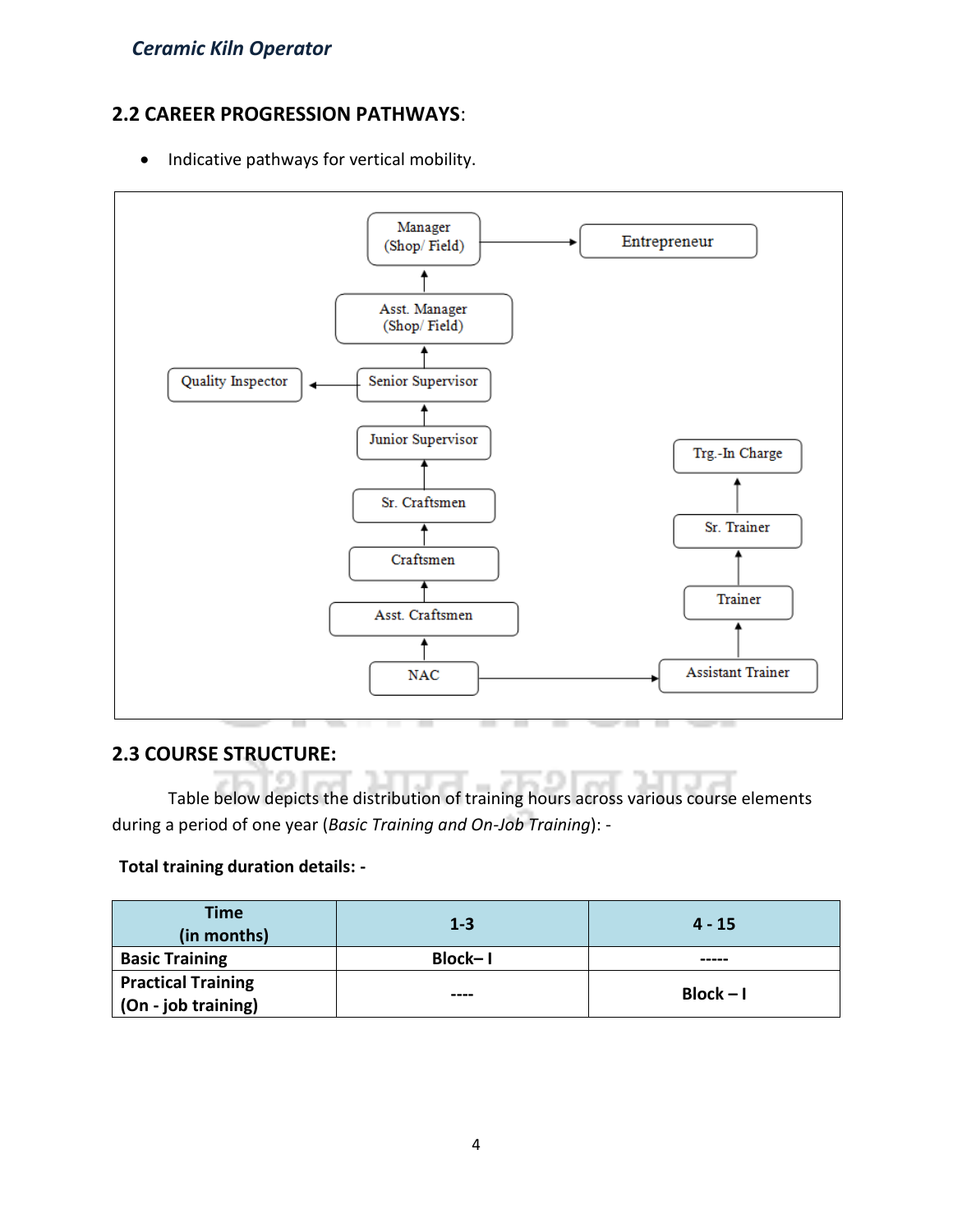### **A. Basic Training**

For 02 yrs. Course (Non-Engg.):- **Total 03 months:** 03 months in 1styr.only For 01 yr. Course (Non-Engg):- **Total 03 months:** 03 months in 1st yr.

| Sl. No.        | <b>Course Element</b>                        | <b>Total Notional Training</b><br>Hours (For 01 yr. Course) |
|----------------|----------------------------------------------|-------------------------------------------------------------|
| 1              | Professional Skill (Trade Practical)         | 270                                                         |
| $\overline{2}$ | Professional Knowledge (Trade Theory)        | 120                                                         |
| 3              | <b>Employability Skills</b>                  | 110                                                         |
|                | <b>Total (including Internal Assessment)</b> | 500                                                         |

### **B. On-Job Training:-**

For 01 yr. Course (Non-Engg.) :-( **Total 12 months**)

Notional Training Hours for On-Job Training: 2080 Hrs.

ARRESTS MADE BANK

### **C. Total training hours:-**

| <b>Duration</b>                | <b>Basic Training</b> | <b>On-Job Training</b> | <b>Total</b> |
|--------------------------------|-----------------------|------------------------|--------------|
| For 02 yrs. Course (Non-Engg.) | 500 hrs.              | 3640 hrs.              | 4140 hrs.    |
| For 01 yr. Course (Non-Engg.)  | 500 hrs.              | 2080 hrs.              | 2580 hrs.    |

#### **2.4 ASSESSMENT & CERTIFICATION:** ーイりど

The trainee will be tested for his skill, knowledge and attitude during the period of course and at the end of the training programme as notified by Govt of India from time to time. The Employability skills will be tested in first two semesters only.

a) The **Internal assessment** during the period of training will be done by **Formative assessment method** by testing for assessment criteria listed against learning outcomes. The training institute have to maintain individual *trainee portfolio* as detailed in assessment guideline. The marks of internal assessment will be as per the template (Annexure – II).

b) The final assessment will be in the form of summative assessment method. The All India Trade Test for awarding NAC will be conducted by NCVT on completion of course as per guideline of Govt of India. The pattern and marking structure is being notified by govt of India from time to time. **The learning outcome and assessment criteria will be basis for setting**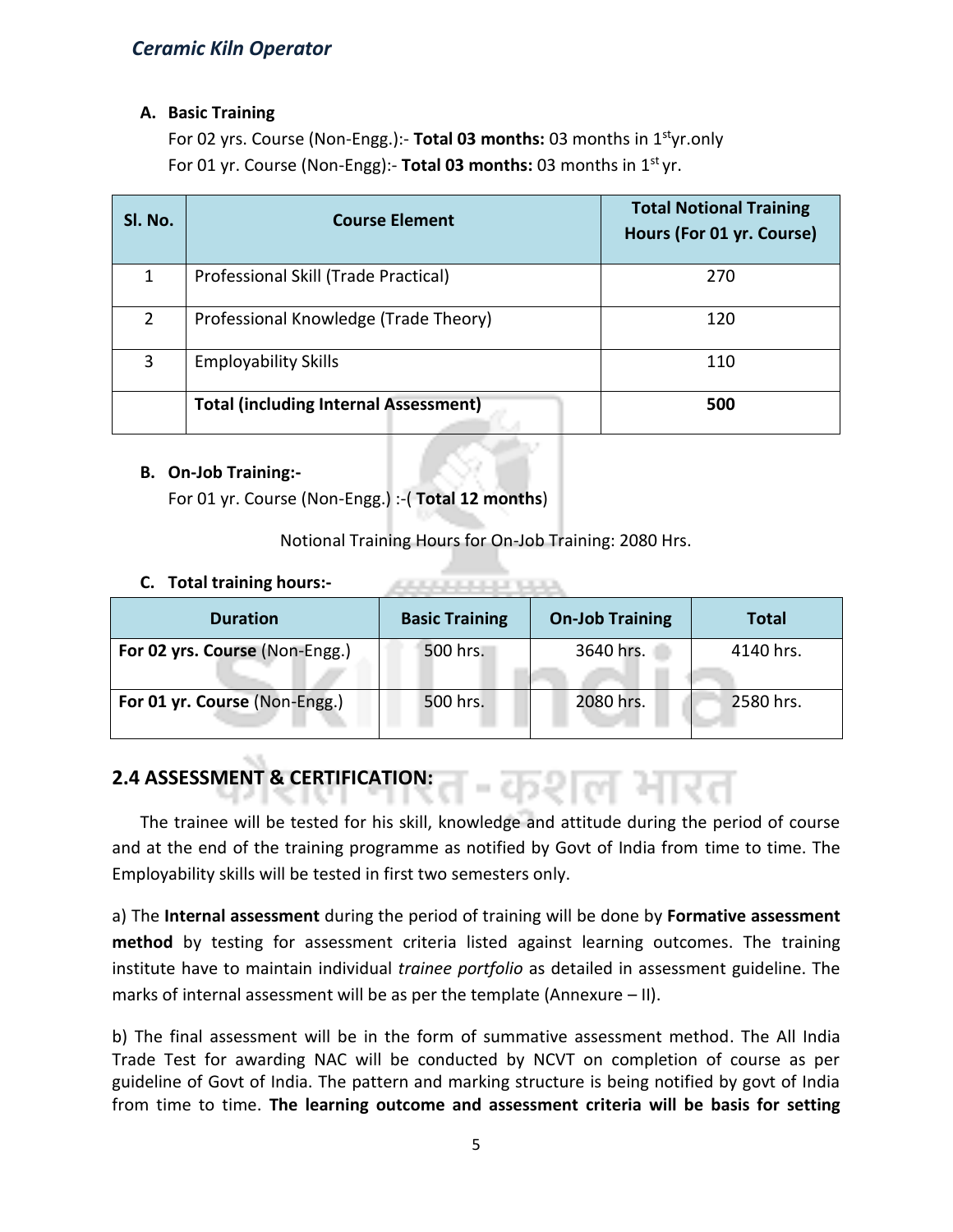### *Ceramic Kiln Operator*

**question papers for final assessment. The examiner during final examination will also check**  individual trainee's profile as detailed in assessment guideline before giving marks for practical examination.

### **2.4.1 PASS REGULATION**

The minimum pass percent for Practical is 60% & minimum pass percent for Theory subjects 40%. The candidate should pass in each subject conducted under all India trade test.

### **2.4.2 ASSESSMENT GUIDELINE**

Appropriate arrangements should be made to ensure that there will be no artificial barriers to assessment. The nature of special needs should be taken into account while undertaking assessment. Due consideration should be given while assessing for team work, avoidance/reduction of scrap/wastage and disposal of scarp/wastage as per procedure, behavioral attitude, sensitivity to environment and regularity in training. The sensitivity towards OSHE and self-learning attitude are to be considered while assessing competency.

Assessment will be evidence based comprising the following :

- Job carried out in labs/workshop
- Record book/ daily diary
- Answer sheet of assessment
- Viva-voce
- Progress chart
- Attendance and punctuality
- Assignment
- Project work

Evidences of internal assessments are to be preserved until forthcoming semester examination for audit and verification by examination body. The following marking pattern to be adopted while assessing:

dia

| <b>Performance Level</b>                                                                                                                                                                                                                        | Evidence                                                                                                                                                                                                                                                  |  |  |  |
|-------------------------------------------------------------------------------------------------------------------------------------------------------------------------------------------------------------------------------------------------|-----------------------------------------------------------------------------------------------------------------------------------------------------------------------------------------------------------------------------------------------------------|--|--|--|
| (a) Weightage in the range of 60 -75% to be allotted during assessment                                                                                                                                                                          |                                                                                                                                                                                                                                                           |  |  |  |
| performance in this grade, the<br>For<br>candidate with occasional guidance and<br>showing due regard for safety procedures<br>and practices, has produced work which<br>demonstrates attainment of an acceptable<br>standard of craftsmanship. | • Demonstration of good skill in the use of<br>hand tools, machine tools and workshop<br>equipment<br>• Below 70% tolerance dimension/accuracy<br>achieved while undertaking different work<br>with those demanded by the<br>component/job/set standards. |  |  |  |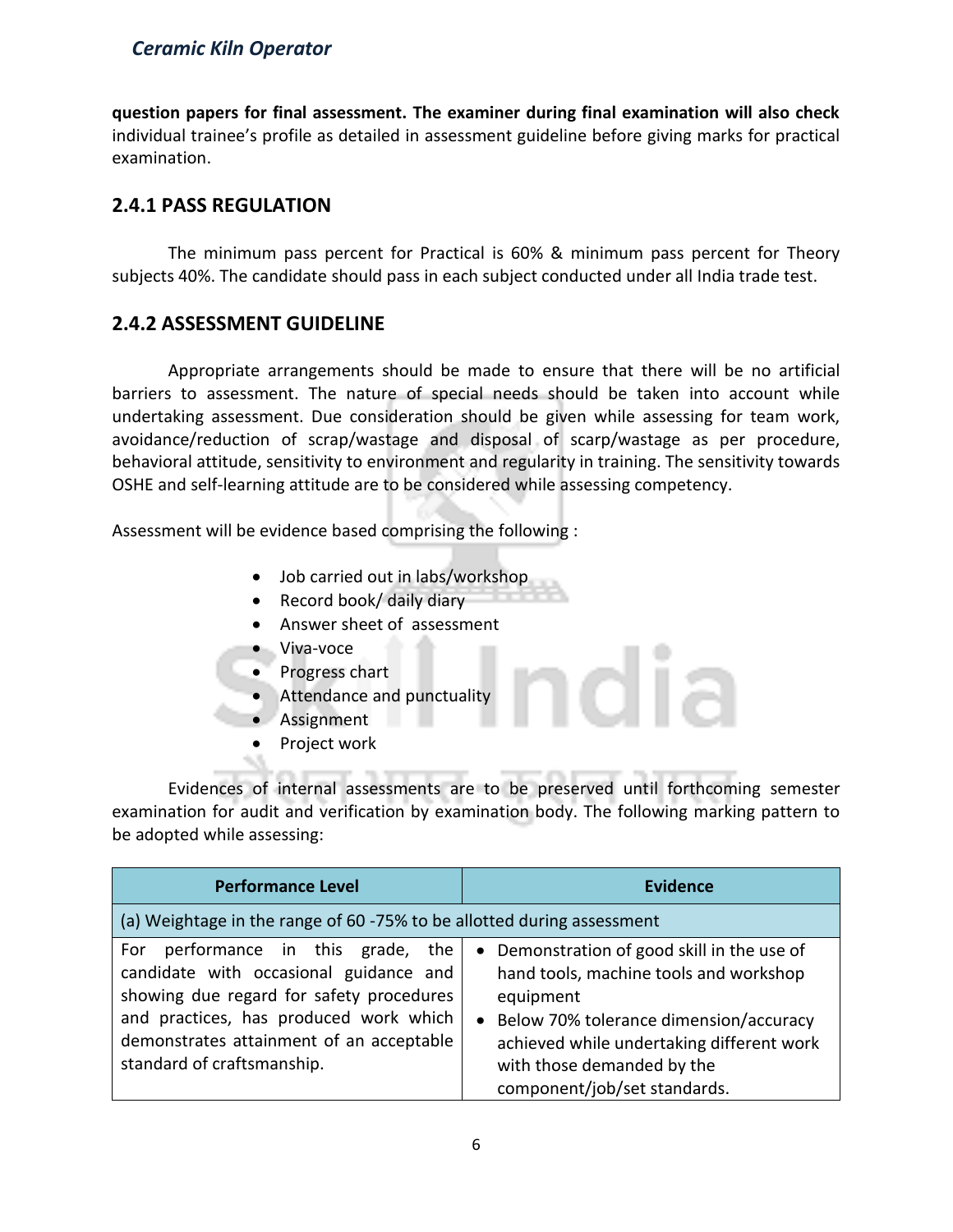|                                                                                                                                                                                                                                                                                                | A fairly good level of neatness and<br>consistency in the finish<br>Occasional support in completing the<br>project/job.                                                                                                                                                                                                                                        |
|------------------------------------------------------------------------------------------------------------------------------------------------------------------------------------------------------------------------------------------------------------------------------------------------|-----------------------------------------------------------------------------------------------------------------------------------------------------------------------------------------------------------------------------------------------------------------------------------------------------------------------------------------------------------------|
| (b)Weightage in the range of above75% - 90% to be allotted during assessment                                                                                                                                                                                                                   |                                                                                                                                                                                                                                                                                                                                                                 |
| For this grade, the candidate, with little<br>guidance and showing due regard for safety<br>procedures and practices, has produced<br>work which demonstrates attainment of a<br>reasonable standard of craftsmanship.                                                                         | Good skill levels in the use of hand tools,<br>machine tools and workshop equipment<br>70-80% tolerance dimension/accuracy<br>achieved while undertaking different work<br>with those demanded by the<br>component/job/set standards.<br>A good level of neatness and consistency in<br>the finish<br>• Little support in completing the project/job            |
| (c) Weightage in the range of above 90% to be allotted during assessment                                                                                                                                                                                                                       |                                                                                                                                                                                                                                                                                                                                                                 |
| performance<br>in this<br>grade,<br>the<br>For<br>candidate, with minimal or no support in<br>organization and execution and with due<br>regard for safety procedures and practices,<br>has produced work which demonstrates<br>of<br>attainment<br>high<br>standard of<br>a<br>craftsmanship. | High skill levels in the use of hand tools,<br>machine tools and workshop equipment<br>• Above 80% tolerance dimension/accuracy<br>achieved while undertaking different work<br>with those demanded by the<br>component/job/set standards.<br>A high level of neatness and consistency in<br>the finish.<br>Minimal or no support in completing the<br>project. |
|                                                                                                                                                                                                                                                                                                |                                                                                                                                                                                                                                                                                                                                                                 |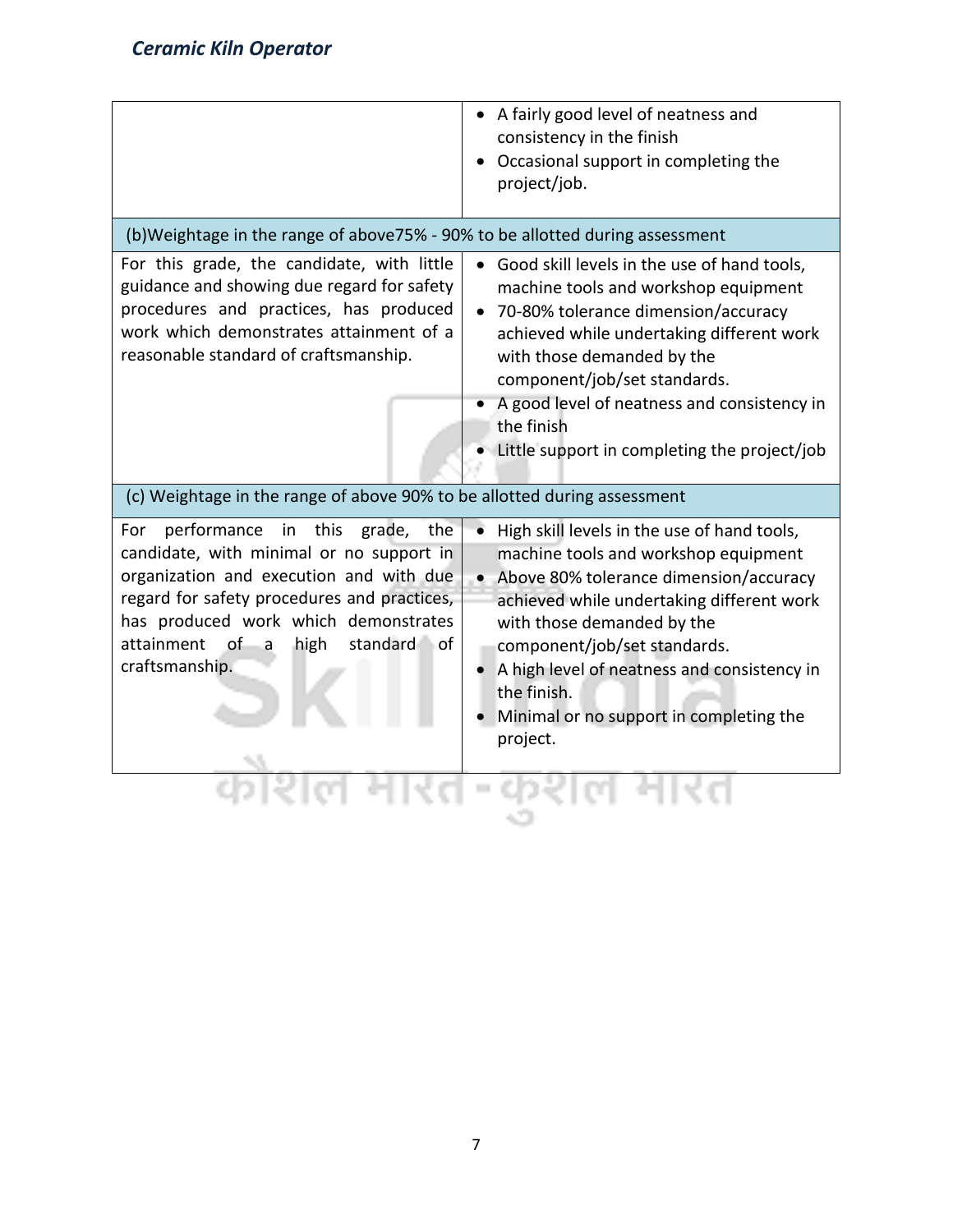Brief description of Job roles:

Kilnman, Pottery and Porcelain operates kiln for baking pottery and porcelain ware to proper hardness or heating glazed or decorated articles to obtain requisite shining and hard surface. Lights or supervises lighting of fires in kiln, regulates feeding of fuel and adjusts draught to maintain proper temperature, observing temperature indicators and decides when baking is completed.

Plan and organize assigned work and detect & resolve issues during execution in his own work area within defined limit. Demonstrate possible solutions and agree tasks within the team. Communicate with required clarity and understand technical English. Sensitive to environment, self-learning and productivity.

899999999

#### **Reference NCO 2015: 8181.1500; Kiln Man, Pottery and Porcelain**

# Skill India कौशल भारत-कुशल भारत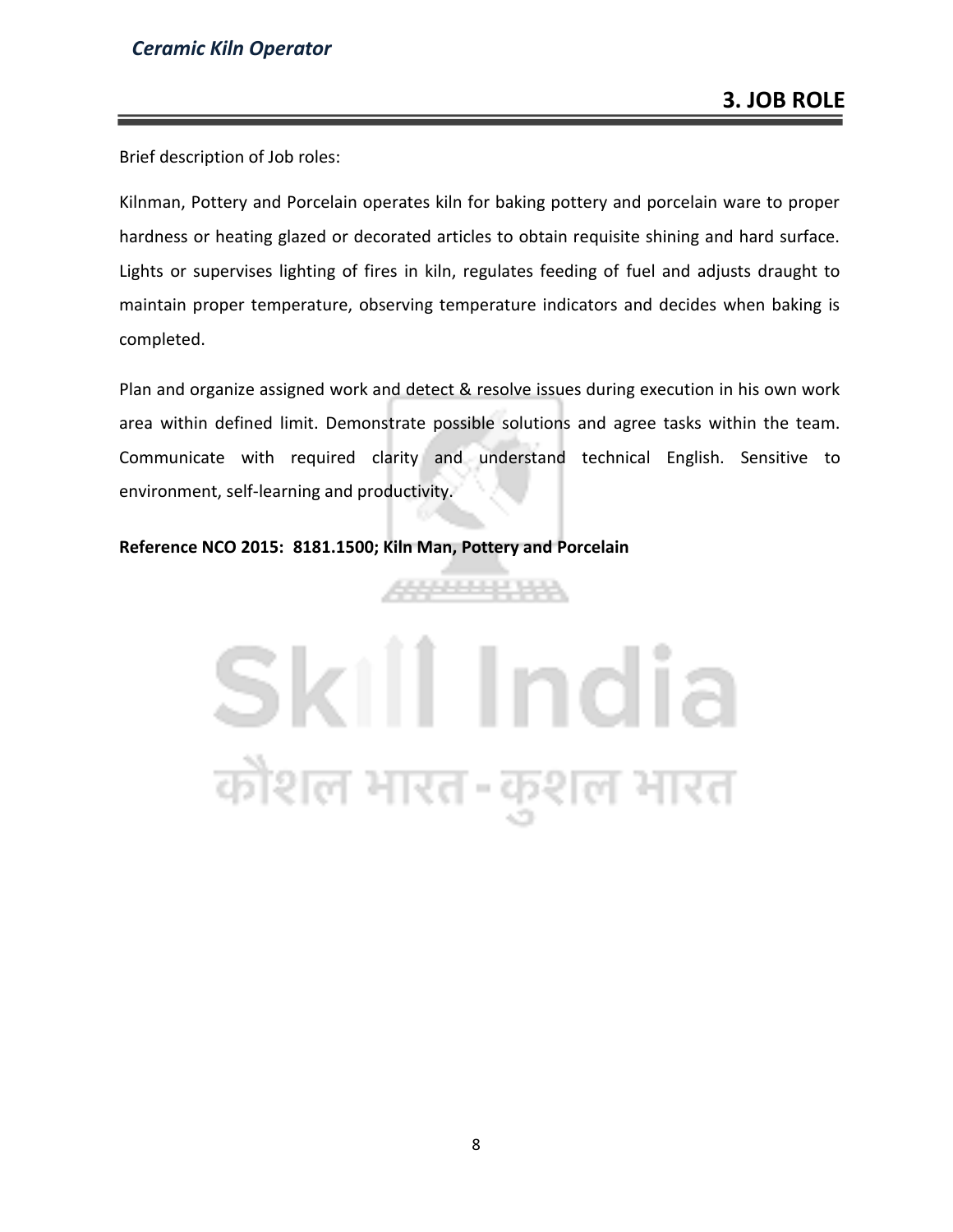NSQF level for CERAMIC KILN OPERATOR trade under ATS: **Level 3**

As per notification issued by Govt. of India dated- 27.12.2013 on National Skill Qualification Framework total 10 (Ten) Levels are defined.

Each level of the NSQF is associated with a set of descriptors made up of five outcome statements, which describe in general terms, the minimum knowledge, skills and attributes that a learner needs to acquire in order to be certified for that level.

Each level of the NSQF is described by a statement of learning outcomes in five domains, known as level descriptors. These five domains are:

- a. Process
- b. professional knowledge,
- c. professional skill,
- d. core skill and
- e. Responsibility.

The Broad Learning outcome of Ceramic Kiln Operator trade under ATS mostly matches with the Level descriptor at Level-3.

 $\Box$ 

The NSQF level-3 descriptor is given below: 75 H

| <b>Level</b> | <b>Process</b><br><b>Required</b>                                                                                        | Professional<br><b>Knowledge</b>                                                 | <b>Professional</b><br><b>Skill</b>                                                                                   | <b>Core Skill</b>                                                                                                                                                                                                                                                 | <b>Responsibility</b>                                             |
|--------------|--------------------------------------------------------------------------------------------------------------------------|----------------------------------------------------------------------------------|-----------------------------------------------------------------------------------------------------------------------|-------------------------------------------------------------------------------------------------------------------------------------------------------------------------------------------------------------------------------------------------------------------|-------------------------------------------------------------------|
| Level 3      | Person may<br>carry<br>out a job<br>which<br>may require<br>limited range<br>of activities<br>routine and<br>predictable | Basic facts,<br>process and<br>principle<br>applied in<br>trade of<br>employment | Recall and<br>demonstrate<br>practical<br>skill, routine<br>and<br>repetitive in<br>narrow<br>range of<br>application | Communication Under close<br>written and<br>oral,<br>with minimum<br>required clarity, for own work<br>of basic<br>skill<br>arithmetic and<br>algebraic<br>principles,<br>person al<br>banking, basic<br>understanding<br>of social and<br>natural<br>environment | supervision<br>Some<br>Responsibility<br>within defined<br>limit. |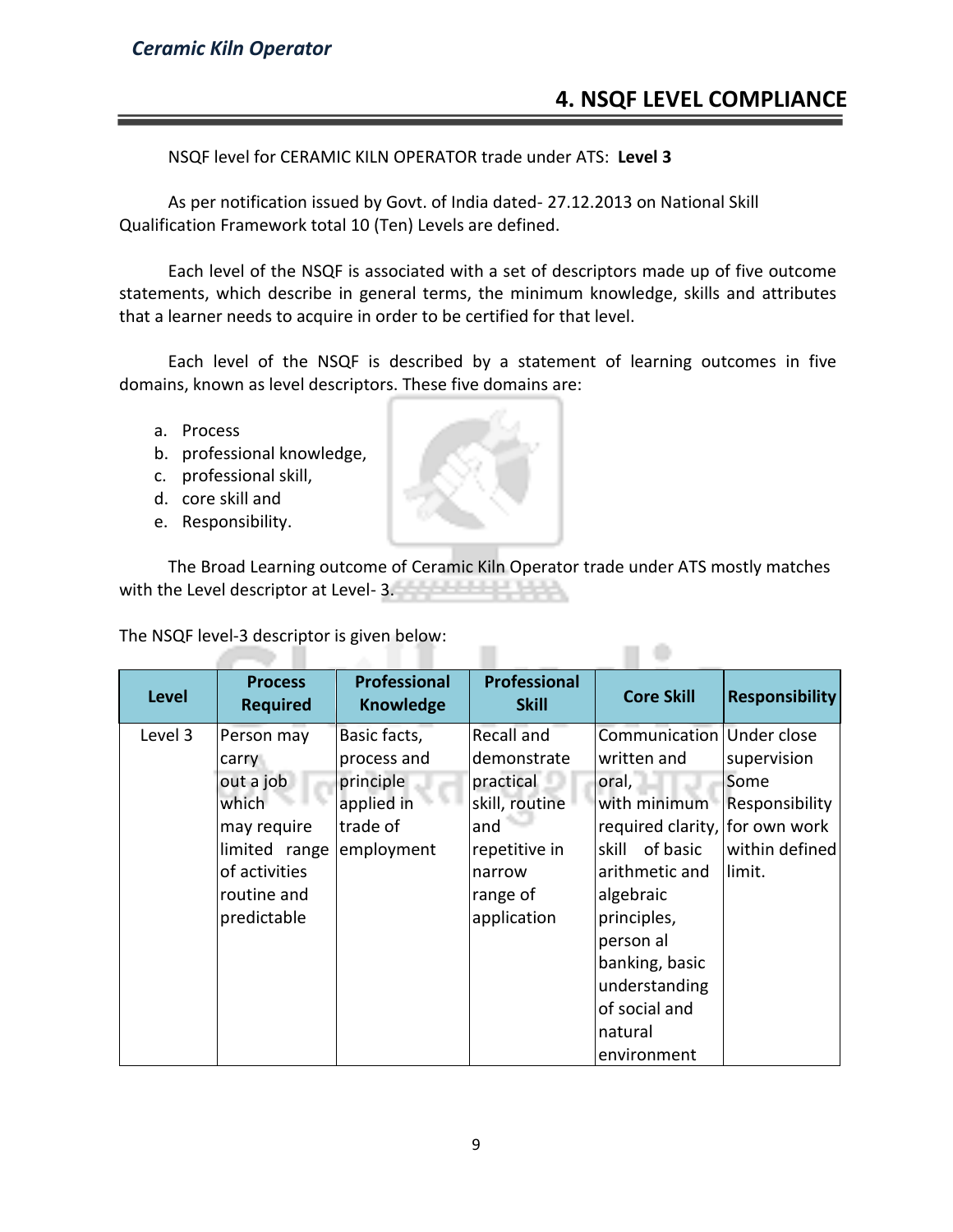### **5. GENERAL INFORMATION**

| <b>Name of the Trade</b>                                                                      | <b>CERAMIC KILN OPERATOR</b>                                                                                                                                                                    |
|-----------------------------------------------------------------------------------------------|-------------------------------------------------------------------------------------------------------------------------------------------------------------------------------------------------|
| <b>NCO - 2015</b>                                                                             | 8181.1500                                                                                                                                                                                       |
| <b>NSQF Level</b>                                                                             | Level $-3$                                                                                                                                                                                      |
| <b>Duration of Apprenticeship</b><br><b>Training</b><br>(Basic Training + On-Job<br>Training) | 3 months + One year (01 Block of 15 months duration<br>including Basic Training).                                                                                                               |
| <b>Duration of Basic Training</b>                                                             | a) Block $-I$ : 3 months<br><b>Total duration of Basic Training: 3 months</b>                                                                                                                   |
| <b>Duration of On-Job Training</b>                                                            | a) Block-I: 12 months<br><b>Total duration of Practical Training: 12 months</b>                                                                                                                 |
| <b>Entry Qualification</b>                                                                    | 8th Class pass of 10+2 system or 2 standards below Metric<br>or Equivalent                                                                                                                      |
| <b>Selection of Apprenticeship</b>                                                            | The apprentices will be selected as per Apprenticeship Act<br>amended time to time.                                                                                                             |
| <b>Instructors Qualification for</b><br><b>Basic Training</b>                                 | As per ITI instructors qualifications as amended time to time<br>for the specific trade.                                                                                                        |
| <b>Infrastructure for basic</b><br><b>Training</b>                                            | As per related trade of ITI                                                                                                                                                                     |
| <b>Examination</b>                                                                            | The internal examination/assessment will be held on<br>completion of each block.<br>Final examination for all subjects will be held at the end of<br>course and same will be conducted by NCVT. |
| <b>Rebate to Ex-ITI Trainees</b>                                                              | <b>NA</b>                                                                                                                                                                                       |
| <b>CTS trades eligible for</b><br><b>Ceramic Kiln Operator</b><br>Apprenticeship              | <b>NA</b>                                                                                                                                                                                       |

*Note:*

- *Industry may impart training as per above time schedule for different block, however this is not fixed. The industry may adjust the duration of training considering the fact that all the components under the syllabus must be covered. However the flexibility should be given keeping in view that no safety aspects is compromised.*
- *For imparting Basic Training the industry to tie-up with ITIs having such specific trade and affiliated to NCVT.*
- *-up with ITIs having such specific trade and affiliated to NCVT.*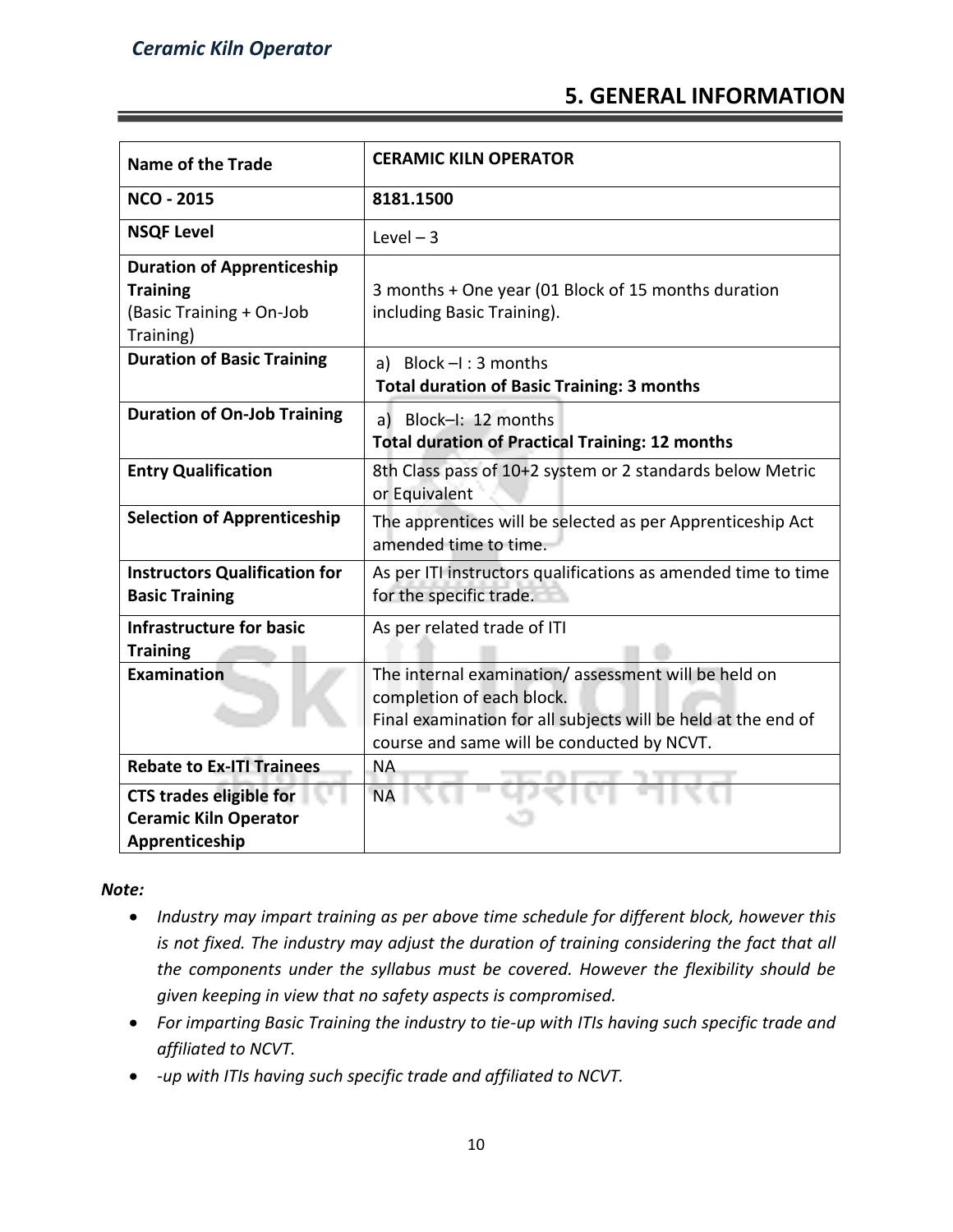### **6.1 GENERIC LEARNING OUTCOME**

The following are minimum broad Common Occupational Skills/ Generic Learning Outcome after completion of the Ceramic Kiln Operator course of 01 years and 03 Months duration under ATS.

### **Block I:-**

- 1. Recognize & comply safe working practices, environment regulation and housekeeping.
- 2. Explain the concept in productivity, quality tools, and labour welfare legislation and apply such in day to day work to improve productivity & quality.
- 3. Explain energy conservation, global warming and pollution and contribute in day to day work by optimally using available resources.
- 4. Explain personnel finance, entrepreneurship and manage/organize related task in day to day work for personal & societal growth.
- 5. Plan and organize the work related to the occupation.

### **6.2 SPECIFIC LEARNING OUTCOME**

### $Block - I$

- 1. Identify safety and best practices/Basic Industrial Culture (5S, KAIZEN, etc.)
- 2. Prepare different types of documentation as per industrial need by different methods of recording information.

التواريخ والمراجا

- 3. Demonstrate Deflocculation and its settings.
- 4. Carry out casting process.
- 5. Apply & Use Plaster Making-economy concepts in the use of Plaster.
- 6. Identify different ceramic wares according to body, namely, Terracotta, stoneware, E'ware, Semi-porcelain, Porcelain, Bone china, Vitreous China etc.
- 7. Identify raw materials without use of sophisticated instruments.
- 8. Test & verify various parts of machine for ceramic slip house and casting slip, namely Ball mill, Bungers, Diaphragm Pump Fitter Press, De-airing Pug Mill, magnets etc.
- 9. Prepare casting slip with deflocculating agent like Sodium Silicate, Sodium Carbonate, etc.
- 10. Analyze casting rate with different stage of moulds like density-pint weight, specific gravity, flow properties, contents of bobbles & age of curing.
- 11. Test & verify various faults in casting- Flabby casting, Variation of casting weight, Pin holding, Bubble formation in casting slip, Cracking, Wreathing, Proportionate shrinkage.
- 12. Develop Strength of Plaster.
- 13. Test Casting slip Viscosity, Pint- weight, PH value, etc.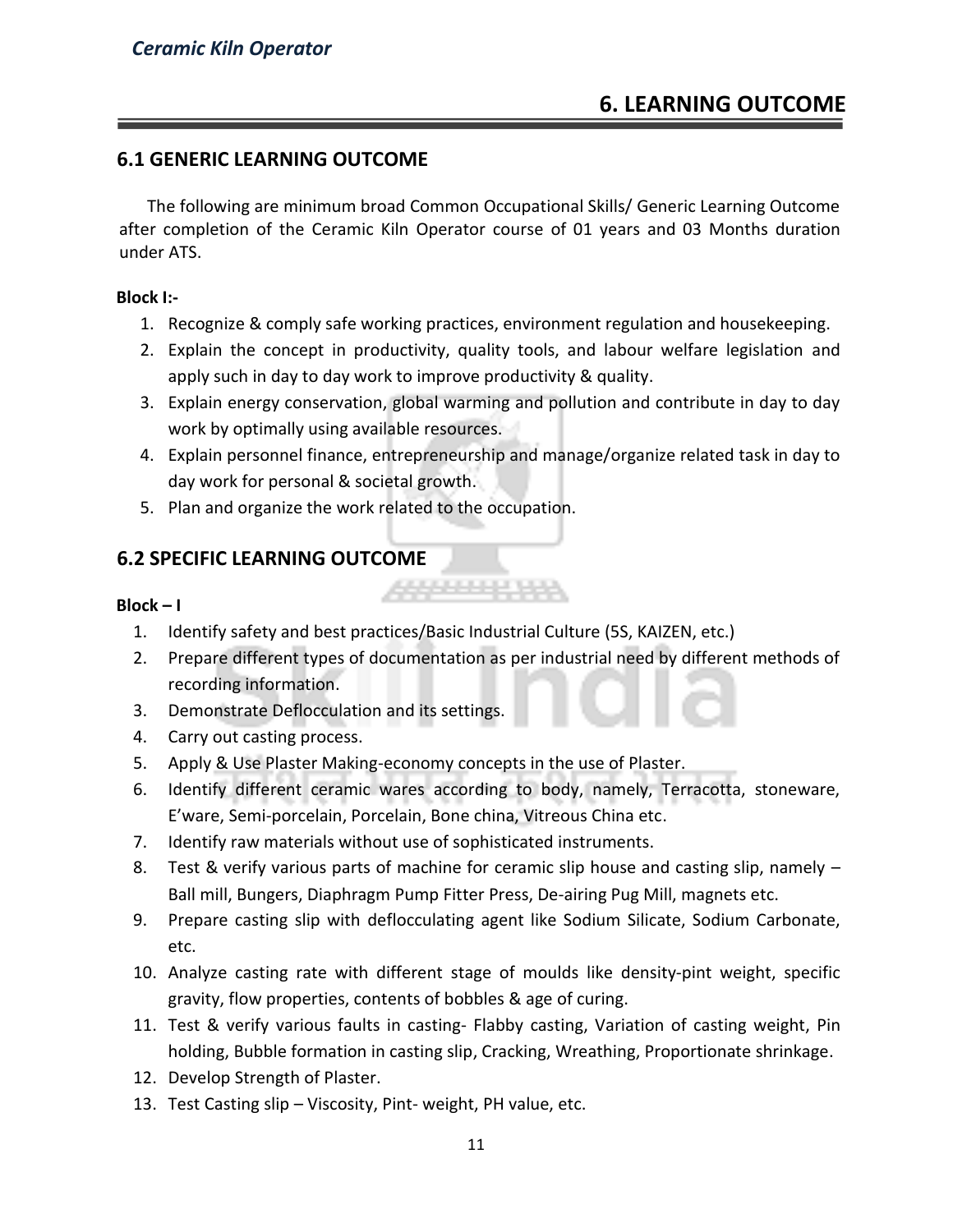### *Ceramic Kiln Operator*

- 14. Differentiate between Strength & Thickness.
- 15. Rectify the above defects of the casting slip by thickening, corrective additions, P H control, etc.
- 16. Practice in Drain Casting, solid Casting and Pressure Casting Tea set, Dinner Set Artistic Toys, sanitary- ware, Insulators, etc.
- 17. Use casting Tools.
- 18. Perform joining and finishing of the cast wares.
- 19. Perform TPM (Total Production Management), TQM (Total Quality Management) and maintain record keeping system.

*Note: Learning outcomes are reflection of total competencies of a trainee and assessment will be carried out as per assessment criteria.*



# Skill India कोशल भारत-कुशल भारत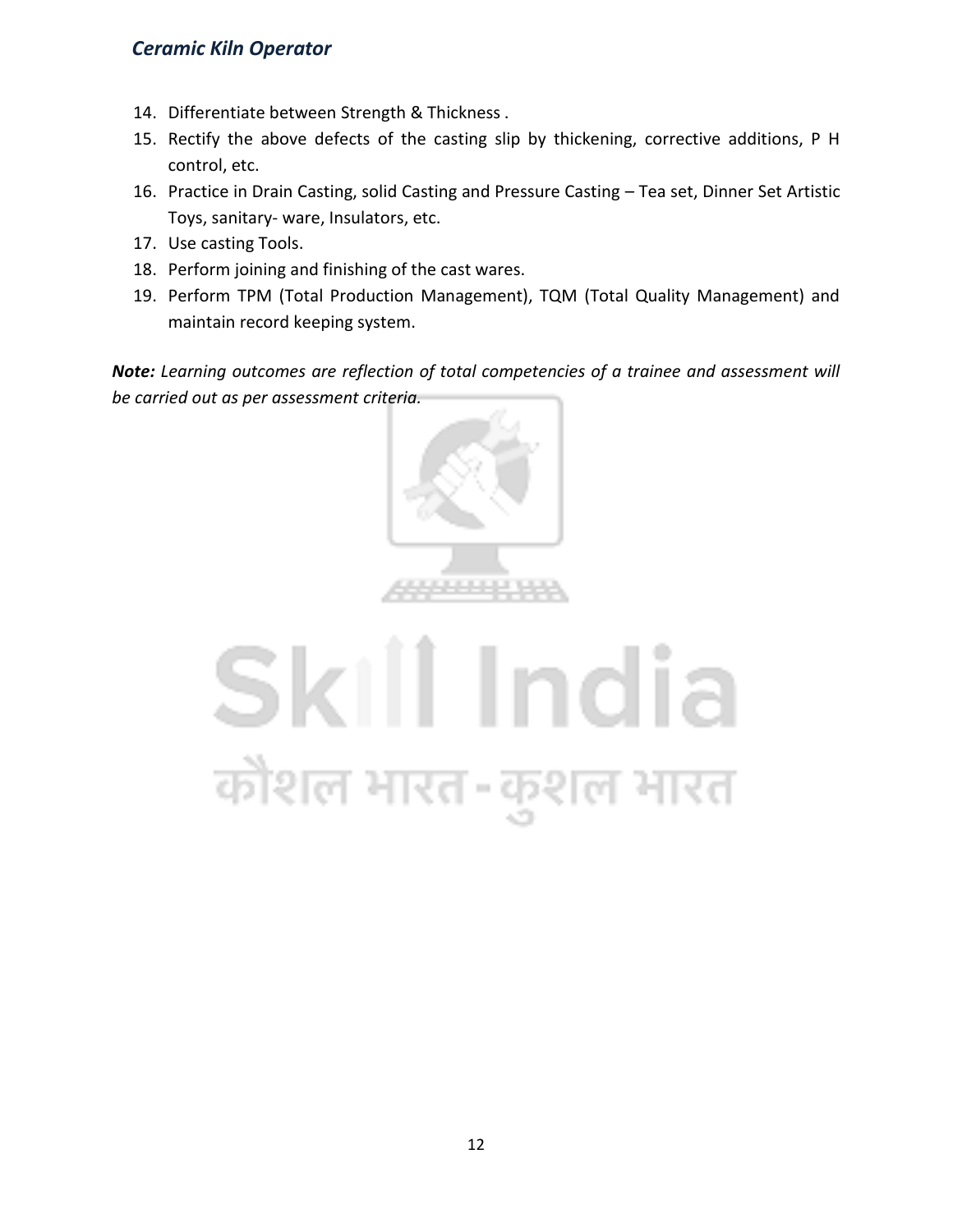## **7. LEARNING OUTCOME WITH ASSESSMENT CRITERIA**

| <b>GENERIC LEARNING OUTCOME</b>                                                     |                                                                                                                                                                                                                    |  |  |  |
|-------------------------------------------------------------------------------------|--------------------------------------------------------------------------------------------------------------------------------------------------------------------------------------------------------------------|--|--|--|
| <b>LEARNING OUTCOMES</b>                                                            | <b>ASSESSMENT CRITERIA</b>                                                                                                                                                                                         |  |  |  |
| Recognize & comply safe<br>1.<br>working<br>practices,<br>environment<br>regulation | 1.1<br>Follow and maintain procedures to achieve a safe<br>working environment in line with occupational<br>health and safety regulations and requirements.                                                        |  |  |  |
| and housekeeping.                                                                   | 1.2<br>Recognize<br>and<br>all<br>unsafe<br>situations<br>report<br>according to site policy.                                                                                                                      |  |  |  |
|                                                                                     | Identify and take necessary precautions on fire and<br>1.3<br>safety hazards and report according to site policy<br>and procedures.                                                                                |  |  |  |
|                                                                                     | 1.4<br>Identify, handle<br>off<br>and<br>store<br>dispose<br>$\prime$<br>dangerous/unsalvageable goods and substances<br>according to site policy and procedures following<br>safety regulations and requirements. |  |  |  |
|                                                                                     | 1.5<br>Identify and observe site policies and procedures in<br>regard to illness or accident.                                                                                                                      |  |  |  |
|                                                                                     | 1.6<br>Identify safety alarms accurately.                                                                                                                                                                          |  |  |  |
|                                                                                     | 1.7<br>Report supervisor/ Competent of authority in the<br>event of accident or sickness of any staff and record<br>accident details correctly<br>according<br>site<br>to                                          |  |  |  |
|                                                                                     | accident/injury procedures.                                                                                                                                                                                        |  |  |  |
|                                                                                     | Identify and observe site evacuation procedures<br>1.8<br>according to site policy.                                                                                                                                |  |  |  |
|                                                                                     | 1.9<br>Identify Personal Productive Equipment (PPE) and<br>use the same as per related working environment.                                                                                                        |  |  |  |
|                                                                                     | 1.10<br>Identify basic first aid and use them under different<br>circumstances.                                                                                                                                    |  |  |  |
|                                                                                     | 1.11<br>Identify different fire extinguisher and use the same<br>as per requirement.                                                                                                                               |  |  |  |
|                                                                                     | 1.12<br>Identify environmental pollution & contribute to<br>avoidance of same.                                                                                                                                     |  |  |  |
|                                                                                     | 1.13<br>Take opportunities to use energy and materials in an<br>environmentally friendly manner                                                                                                                    |  |  |  |
|                                                                                     | 1.14<br>Avoid waste and dispose waste as per procedure                                                                                                                                                             |  |  |  |
|                                                                                     | Recognize different components of 5S and apply the<br>1.15<br>same in the working environment.                                                                                                                     |  |  |  |
|                                                                                     |                                                                                                                                                                                                                    |  |  |  |
| Explain the concept in<br>2.<br>productivity, quality tools,                        | Explain the concept of productivity and quality tools<br>2.1<br>and apply during execution of job.                                                                                                                 |  |  |  |
| labour<br>and<br>welfare<br>legislation and apply such                              | 2.2 Understand the basic concept of labour welfare<br>legislation and adhere to responsibilities and remain                                                                                                        |  |  |  |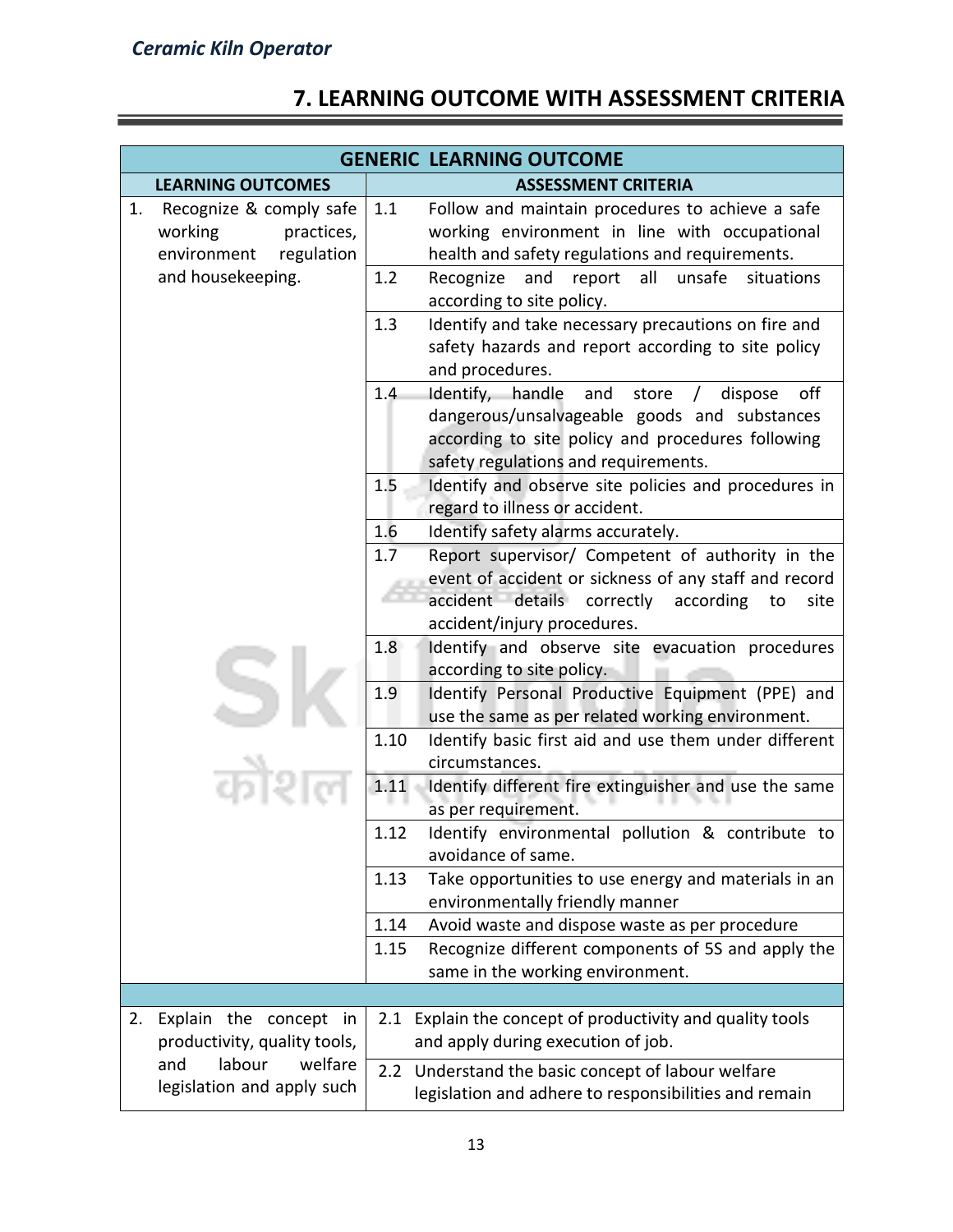### *Ceramic Kiln Operator*

|    | in day to day work to<br>improve productivity<br>&                                                                                             | sensitive towards such laws.                                                                                                                                                                                                                                                                                                                                                                                                                       |  |  |  |
|----|------------------------------------------------------------------------------------------------------------------------------------------------|----------------------------------------------------------------------------------------------------------------------------------------------------------------------------------------------------------------------------------------------------------------------------------------------------------------------------------------------------------------------------------------------------------------------------------------------------|--|--|--|
|    | quality.                                                                                                                                       | 2.3 Knows benefits guaranteed under various acts                                                                                                                                                                                                                                                                                                                                                                                                   |  |  |  |
|    |                                                                                                                                                |                                                                                                                                                                                                                                                                                                                                                                                                                                                    |  |  |  |
| 3. | Explain<br>energy<br>global<br>conservation,<br>warming and<br>pollution<br>and contribute in day to<br>day work by optimally                  | 3.1 Explain the concept of energy conservation, global<br>warming, pollution and utilize the available recourses<br>optimally & remain sensitive to avoid environment<br>pollution.<br>Dispose waste following standard procedure.<br>3.2                                                                                                                                                                                                          |  |  |  |
|    | using available resources.                                                                                                                     |                                                                                                                                                                                                                                                                                                                                                                                                                                                    |  |  |  |
|    |                                                                                                                                                |                                                                                                                                                                                                                                                                                                                                                                                                                                                    |  |  |  |
| 4. | Explain personnel<br>finance, entrepreneurship<br>and manage/organize<br>related task in day to day<br>work for personal &<br>societal growth. | 4.1<br>Explain personnel finance and entrepreneurship.<br>Explain role of Various Schemes and Institutes for self-<br>$4.2 -$<br>employment i.e. DIC, SIDA, SISI, NSIC, SIDO, Idea for<br>financing/ non<br>financing support<br>agencies<br>to<br>familiarizes with the<br>Policies /Programmes<br>&<br>procedure & the available scheme.<br>Prepare Project report to become an entrepreneur for<br>4.3<br>submission to financial institutions. |  |  |  |
|    | 5. Plan and organize<br>the<br>related<br>the<br>work<br>to<br>occupation.                                                                     | 5.1 Use documents, drawings and recognize hazards in the<br>work site.<br>Plan workplace/ assembly location with due<br>5.2<br>consideration to operational stipulation<br>Communicate effectively with others and plan project<br>5.3<br>tasks<br>5.4 Assign roles and responsibilities of the co-trainees for<br>execution of the task effectively and monitor the same.                                                                         |  |  |  |
|    | <b>SPECIFIC OUTCOME</b>                                                                                                                        |                                                                                                                                                                                                                                                                                                                                                                                                                                                    |  |  |  |
|    | Block-I (Section:10 in the competency based curriculum)                                                                                        |                                                                                                                                                                                                                                                                                                                                                                                                                                                    |  |  |  |
|    |                                                                                                                                                |                                                                                                                                                                                                                                                                                                                                                                                                                                                    |  |  |  |

*Assessment Criteria i.e. the standard of performance, for each specific learning outcome mentioned under block – I (section: 10) must ensure that the trainee performs job that requires limited range of activities which are routine and predictable. Assessment criteria should broadly cover the aspect of Planning (Identify, ascertain, etc.); Execution (perform, illustration, etc. by applying basic methods, tools, materials and information 2) Knowledge of basic facts, process and principle applied in trade of employment3) Basic Mathematical Skills and Checking/ Testing to ensure functionality during the assessment of each outcome. The assessments parameters must also ascertain that the candidate is responsible for own work within defined limit.*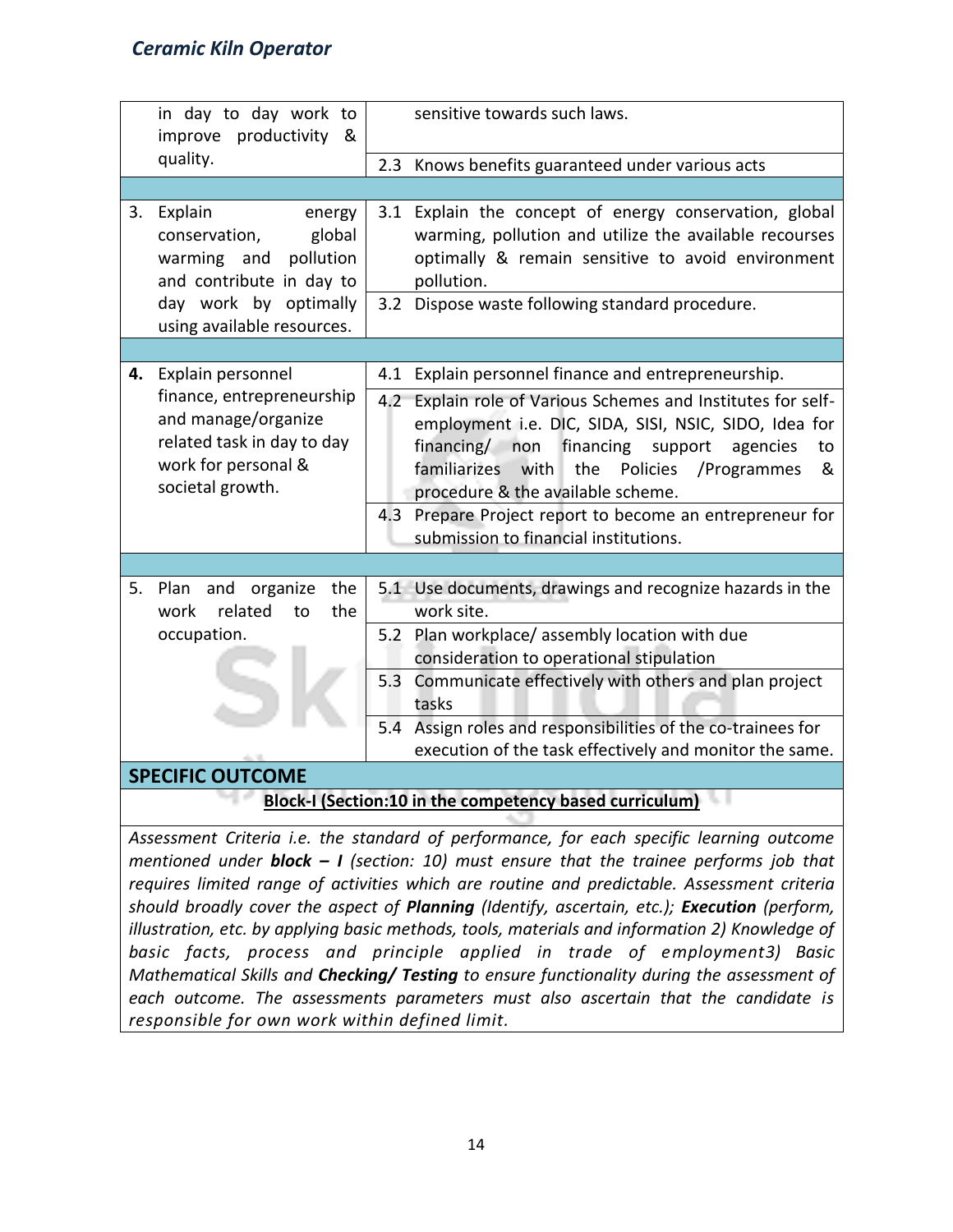### **BASIC TRAINING (Block – I)**

### **Duration: (03) Three Months**

| No.<br>(Trade Practical)<br>(Trade Theory)<br>$\mathbf{1}$<br>Safety: - its importance, classification,<br>general<br>Importance<br>of<br>safety<br>and |     |
|---------------------------------------------------------------------------------------------------------------------------------------------------------|-----|
|                                                                                                                                                         |     |
| personal, general, workshop and job<br>precautions<br>observed in the<br>in                                                                             | the |
| industry/shop floor. All necessary guidance<br>safety.                                                                                                  |     |
| to be provided to the new comers to<br>Occupational health and safety.                                                                                  |     |
| Basic injury prevention, Basic first aid,<br>become familiar with the working of                                                                        |     |
| Hazard identification and avoidance,<br>Institute<br>including<br>system<br>stores                                                                      |     |
| safety signs for Danger, Warning,<br>procedures.                                                                                                        |     |
| caution & personal safety message.<br>Introduction of First aid. Safety attitude                                                                        |     |
| Preventive measures for electrical<br>development of the trainee by educating                                                                           |     |
| accidents & steps to be taken in such<br>him to use Personal Protective Equipment<br>$(PPE)$ .<br>accidents.                                            |     |
| Response to emergencies eg; power failure,                                                                                                              |     |
| Importance of housekeeping & good<br>fire, and system failure.                                                                                          |     |
| shop floor practices.<br>Accidents- Definition types and causes.                                                                                        |     |
| Disposal procedure of waste materials<br>First-Aid, nature and causes of injury and                                                                     |     |
| utilization of first-aid.<br>like cotton waste, metal chips/burrs                                                                                       |     |
| Introduction<br>etc.<br>to<br>5S<br>concept<br>&                                                                                                        | its |
| safety:<br>Fire&<br>Use<br>Fire<br>application.<br>of                                                                                                   |     |
| extinguishers.<br>Fire: - Types, causes and prevention                                                                                                  |     |
| methods. Fire Extinguisher, its types.                                                                                                                  |     |
| Global warming its causes and remedies.                                                                                                                 |     |
| Industrial Waste its types, sources and                                                                                                                 |     |
| waste Management.                                                                                                                                       |     |
| Identification of common ceramic raw<br>$\overline{2}$<br>Different type of raw materials used in                                                       |     |
| materials.<br>ceramic industries- China clays, fire clays,                                                                                              |     |
| Familiarisation with<br>the<br>ball clays, feldspar, quartz, limestone,<br>common                                                                       |     |
| sillimanie, kyamite, chemicals, colouring<br>tools & equipment.<br>oxides etc. Visual selection of the raw                                              |     |
| Familiarisation with<br>the<br>common                                                                                                                   |     |
| ceramic machineries, kilns and<br>materials.<br>Classification of ceramic bodies: Common<br>furnace etc.                                                |     |
| Marking out from drawing using<br>clays (terracotta), Stoneware. Earthenware                                                                            |     |
| scales, dividers, Scribers etc.<br>Faiences, Semi-porcelain, Vitreous china,                                                                            |     |
| Practice<br>fundamental<br>the<br>Hotel china, Bone china etc.<br>on                                                                                    |     |
| manufacturing process of ceramic                                                                                                                        |     |
| articles.                                                                                                                                               |     |
| 3<br>Basic Knowledge about functioning of<br>of<br>cleaning,<br>Maintenance<br>tool,                                                                    |     |
| important machineries like Jaw crusher,<br>sharpening, protecting etc.                                                                                  |     |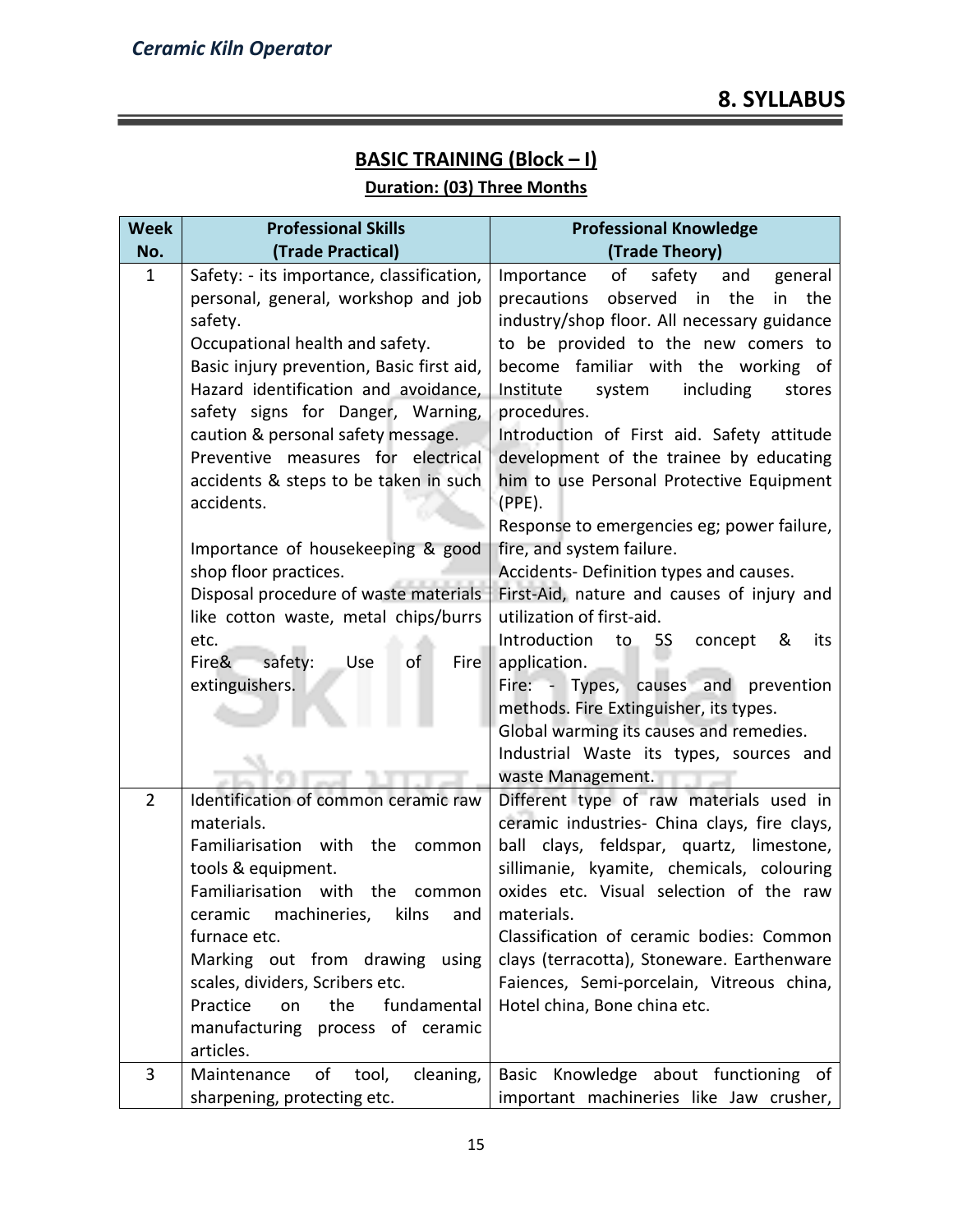|                | Making and use of templates.             | Edge runner mill, Ball mill, Blunger, Fitter    |  |  |  |  |  |  |
|----------------|------------------------------------------|-------------------------------------------------|--|--|--|--|--|--|
|                | Fitting of studs and removal of broken   | pump and press.                                 |  |  |  |  |  |  |
|                |                                          |                                                 |  |  |  |  |  |  |
|                | ones, fitting and replacement of         | Basic Knowledge about functioning of            |  |  |  |  |  |  |
|                | dowels.                                  | important machineries like De-airing pug        |  |  |  |  |  |  |
|                | Fitting of vee, flat and endless belts,  | mill, Jigger & Jolly.                           |  |  |  |  |  |  |
|                | jointing of belts.                       | Introduction<br>simple<br>of<br>repair<br>and   |  |  |  |  |  |  |
|                |                                          | maintenance of pumps and presses.               |  |  |  |  |  |  |
|                |                                          | Introduction to preventive maintenance.         |  |  |  |  |  |  |
| 4              | Simple pipe fitting.                     | Basic Knowledge about functioning of            |  |  |  |  |  |  |
|                | Fitting of guards and safety devices.    | machineries like<br>Vibratory<br>important      |  |  |  |  |  |  |
|                | <b>Calcinations of Quartz.</b>           | Screen Toggle Press, Extrusion Press.           |  |  |  |  |  |  |
|                | Grinding and crushing of feldspar,       | Basic Knowledge about functioning of            |  |  |  |  |  |  |
|                | quartz etc.                              | important machineries like High duty            |  |  |  |  |  |  |
|                |                                          | refractory presses like Screw and hydraulic     |  |  |  |  |  |  |
|                |                                          | refractory presses, semi-automatic<br>and       |  |  |  |  |  |  |
|                |                                          | automatic machines.                             |  |  |  |  |  |  |
| 5              | Charging of blunger.                     | Pottery and refractory Driers- different        |  |  |  |  |  |  |
|                | Wet-grinding of raw materials in ball    | types Driers and their mechanism of drying.     |  |  |  |  |  |  |
|                | mill.                                    |                                                 |  |  |  |  |  |  |
| 6              | Magnetic separation of iron particles.   | Different kiln furniture like saggers, setters, |  |  |  |  |  |  |
|                | Preparation of clay for casting and      | stilts, cranks, thimbles, and deck slabs,       |  |  |  |  |  |  |
|                | pressing. Operation of jigger and jolly. | cantilevers etc, their uses.                    |  |  |  |  |  |  |
| $\overline{7}$ | Simple casting, jointing and finishing.  | Furnaces-types of kilns and classification of   |  |  |  |  |  |  |
|                | Drying Pressing.                         | furnaces. Intermittent and continuous kilns     |  |  |  |  |  |  |
|                | Drying and glazing.                      | like Down draft kiln, Chamber kiln, Tunnel      |  |  |  |  |  |  |
|                |                                          | kiln fired by solid, liquid, gaseous fuel and   |  |  |  |  |  |  |
|                |                                          | electricity.<br>Kiln<br>and<br>furnace          |  |  |  |  |  |  |
|                |                                          | instrumentation (reading of instruments).       |  |  |  |  |  |  |
| $8 - 9$        | Preparation<br>οf<br>mixture-<br>sagger  | Pottery Glaze and Decoration - under            |  |  |  |  |  |  |
|                | pressing of saggers.                     | glaze, in- glaze, in- glaze and on- glaze       |  |  |  |  |  |  |
|                | Hand making of saggers. Drying of        | decoration and methods of application           |  |  |  |  |  |  |
|                | saggers. Placing of wares in saggers.    | hand drawing, lithographic transier and         |  |  |  |  |  |  |
|                | Placing of saggers in the kiln.          | printing etc.                                   |  |  |  |  |  |  |
|                | Application of colours and different     |                                                 |  |  |  |  |  |  |
|                | decoration and art.                      |                                                 |  |  |  |  |  |  |
| 10             | Making of refractory moulds.             | Ceramic Fabrication process like Extrusion,     |  |  |  |  |  |  |
|                | Shaping<br>of refractory<br>hand<br>by   | Turning, Casting,<br>Throwing,<br>Jiggering,    |  |  |  |  |  |  |
|                | moulding.                                | Pressing etc.                                   |  |  |  |  |  |  |
| $11 - 12$      | Operation of tile presses.               |                                                 |  |  |  |  |  |  |
|                | Operation of insulator making            |                                                 |  |  |  |  |  |  |
|                | machine.                                 |                                                 |  |  |  |  |  |  |
|                | Operation of kilns, Down Draft,          |                                                 |  |  |  |  |  |  |
|                | Chamber, Tunnel, Decorating etc.         |                                                 |  |  |  |  |  |  |
| 13             |                                          | <b>Revision &amp; Internal Assessment</b>       |  |  |  |  |  |  |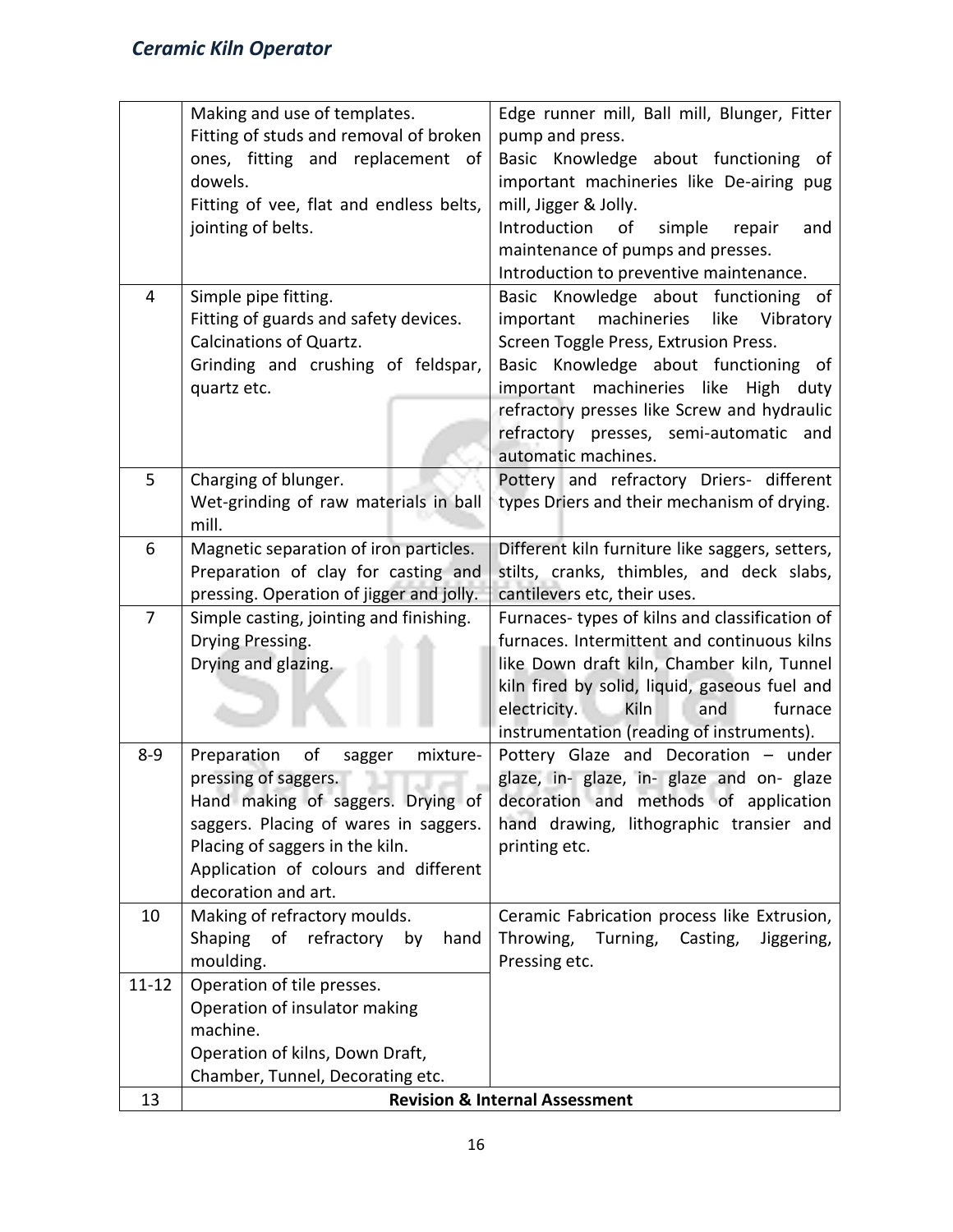### **9.1 EMPLOYABILITY SKILLS**

 **(DURATION: - 110 HRS.)**

| $Block - I$                                |                                                                                                                                                                                                                                                                                                                                                                                                                                                                                                                                      |                                           |  |  |  |  |  |  |  |
|--------------------------------------------|--------------------------------------------------------------------------------------------------------------------------------------------------------------------------------------------------------------------------------------------------------------------------------------------------------------------------------------------------------------------------------------------------------------------------------------------------------------------------------------------------------------------------------------|-------------------------------------------|--|--|--|--|--|--|--|
| 1. English Literacy                        |                                                                                                                                                                                                                                                                                                                                                                                                                                                                                                                                      | Duration: 20 Hrs.<br><b>Marks</b><br>:09  |  |  |  |  |  |  |  |
| Pronunciation                              | Accentuation (mode of pronunciation) on simple words, Diction<br>(use of word and speech)                                                                                                                                                                                                                                                                                                                                                                                                                                            |                                           |  |  |  |  |  |  |  |
| <b>Functional Grammar</b>                  | Transformation of sentences, Voice change, Change of tense,<br>Spellings.                                                                                                                                                                                                                                                                                                                                                                                                                                                            |                                           |  |  |  |  |  |  |  |
| <b>Reading</b>                             | Reading and understanding simple sentences about self, work and<br>environment                                                                                                                                                                                                                                                                                                                                                                                                                                                       |                                           |  |  |  |  |  |  |  |
| <b>Writing</b>                             | Construction of simple sentences Writing<br>simple English                                                                                                                                                                                                                                                                                                                                                                                                                                                                           |                                           |  |  |  |  |  |  |  |
| Speaking / Spoken<br><b>English</b>        | Speaking with preparation on self, on family, on friends/ classmates,<br>on know, picture reading gain confidence through role-playing and<br>discussions on current happening job description, asking about<br>someone's job habitual actions. Cardinal (fundamental) numbers<br>ordinal numbers. Taking messages, passing messages on and filling in<br>message forms Greeting and introductions office hospitality, Resumes<br>or curriculum vita essential parts, letters of application reference to<br>previous communication. |                                           |  |  |  |  |  |  |  |
| 2. I.T. Literacy                           |                                                                                                                                                                                                                                                                                                                                                                                                                                                                                                                                      | Duration: 20 Hrs.<br><b>Marks</b><br>: 09 |  |  |  |  |  |  |  |
| <b>Basics of Computer</b>                  | Introduction, Computer and its applications, Hardware<br>and<br>peripherals, Switching on-Starting and shutting down of computer.                                                                                                                                                                                                                                                                                                                                                                                                    |                                           |  |  |  |  |  |  |  |
| <b>Computer Operating</b><br><b>System</b> | Basics of Operating System, WINDOWS, The user interface of<br>Windows OS, Create, Copy, Move and delete Files and Folders, Use of<br>External memory like pen drive, CD, DVD etc, Use of Common<br>applications.                                                                                                                                                                                                                                                                                                                     |                                           |  |  |  |  |  |  |  |
| Word processing and<br>Worksheet           | Basic operating of Word Processing, Creating, opening and closing<br>Documents, use of shortcuts, Creating and Editing of Text, Formatting<br>the Text, Insertion & creation of Tables. Printing document.<br>Basics of Excel worksheet, understanding basic commands, creating<br>simple worksheets, understanding sample worksheets, use of simple<br>formulas and functions, Printing of simple excel sheets.                                                                                                                     |                                           |  |  |  |  |  |  |  |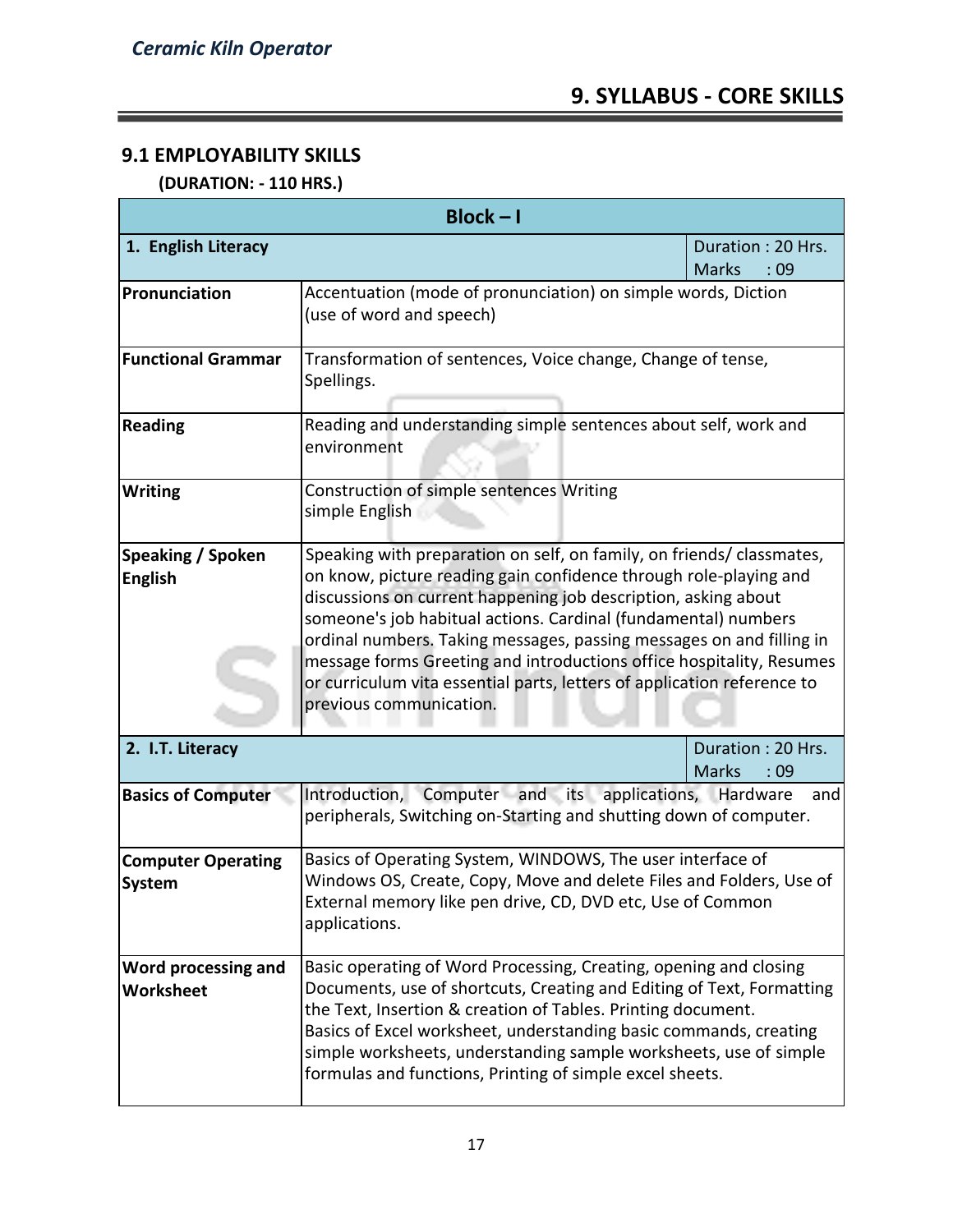| and Internet<br><b>3. Communication Skills</b> | Computer Networking Basic of computer Networks (using real life examples), Definitions of<br>Local Area Network (LAN), Wide Area Network (WAN), Internet,<br>Concept of Internet (Network of Networks),<br>Meaning of World Wide Web (WWW), Web Browser, Web Site, Web<br>page and Search Engines. Accessing the Internet using Web Browser,<br>Downloading and Printing Web Pages, Opening an email account and<br>use of email. Social media sites and its implication.<br>Information Security and antivirus tools, Do's and Don'ts in<br>Information Security, Awareness of IT - ACT, types of cyber crimes. |                                          |  |  |  |  |  |  |
|------------------------------------------------|------------------------------------------------------------------------------------------------------------------------------------------------------------------------------------------------------------------------------------------------------------------------------------------------------------------------------------------------------------------------------------------------------------------------------------------------------------------------------------------------------------------------------------------------------------------------------------------------------------------|------------------------------------------|--|--|--|--|--|--|
|                                                |                                                                                                                                                                                                                                                                                                                                                                                                                                                                                                                                                                                                                  | Duration: 15 Hrs.<br><b>Marks</b><br>:07 |  |  |  |  |  |  |
| Introduction to<br><b>Communication Skills</b> | Communication and its importance<br>Principles of Effective communication<br>Types of communication - verbal, non verbal, written, email, talking<br>on phone.<br>communication<br>Non verbal<br>language<br>Body language<br>Barriers to communication and dealing with barriers.<br>Handling nervousness/ discomfort.                                                                                                                                                                                                                                                                                          | -characteristics, components-Para-       |  |  |  |  |  |  |
| <b>Listening Skills</b>                        | Listening-hearing and listening, effective listening,<br>barriers<br>to<br>effective listening guidelines for effective listening.<br>Triple- A Listening - Attitude, Attention & Adjustment.<br>Active Listening Skills.                                                                                                                                                                                                                                                                                                                                                                                        |                                          |  |  |  |  |  |  |
| <b>Motivational Training</b>                   | Characteristics Essential to Achieving Success.<br>The Power of Positive Attitude.<br>Self awareness<br><b>Importance of Commitment</b><br><b>Ethics and Values</b><br><b>CONTRACTOR</b><br>Ways to Motivate Oneself<br>Personal Goal setting and Employability Planning.                                                                                                                                                                                                                                                                                                                                        |                                          |  |  |  |  |  |  |
| <b>Facing Interviews</b>                       | Manners, Etiquettes, Dress code for an interview<br>Do's & Don'ts for an interview.                                                                                                                                                                                                                                                                                                                                                                                                                                                                                                                              |                                          |  |  |  |  |  |  |
| <b>Behavioral Skills</b>                       | Problem Solving<br><b>Confidence Building</b><br>Attitude                                                                                                                                                                                                                                                                                                                                                                                                                                                                                                                                                        |                                          |  |  |  |  |  |  |
| 4. Entrepreneurship Skills                     |                                                                                                                                                                                                                                                                                                                                                                                                                                                                                                                                                                                                                  | Duration: 15 Hrs.<br><b>Marks</b><br>:06 |  |  |  |  |  |  |
| <b>Concept of</b>                              | Entrepreneur - Entrepreneurship - Enterprises:-Conceptual issue                                                                                                                                                                                                                                                                                                                                                                                                                                                                                                                                                  |                                          |  |  |  |  |  |  |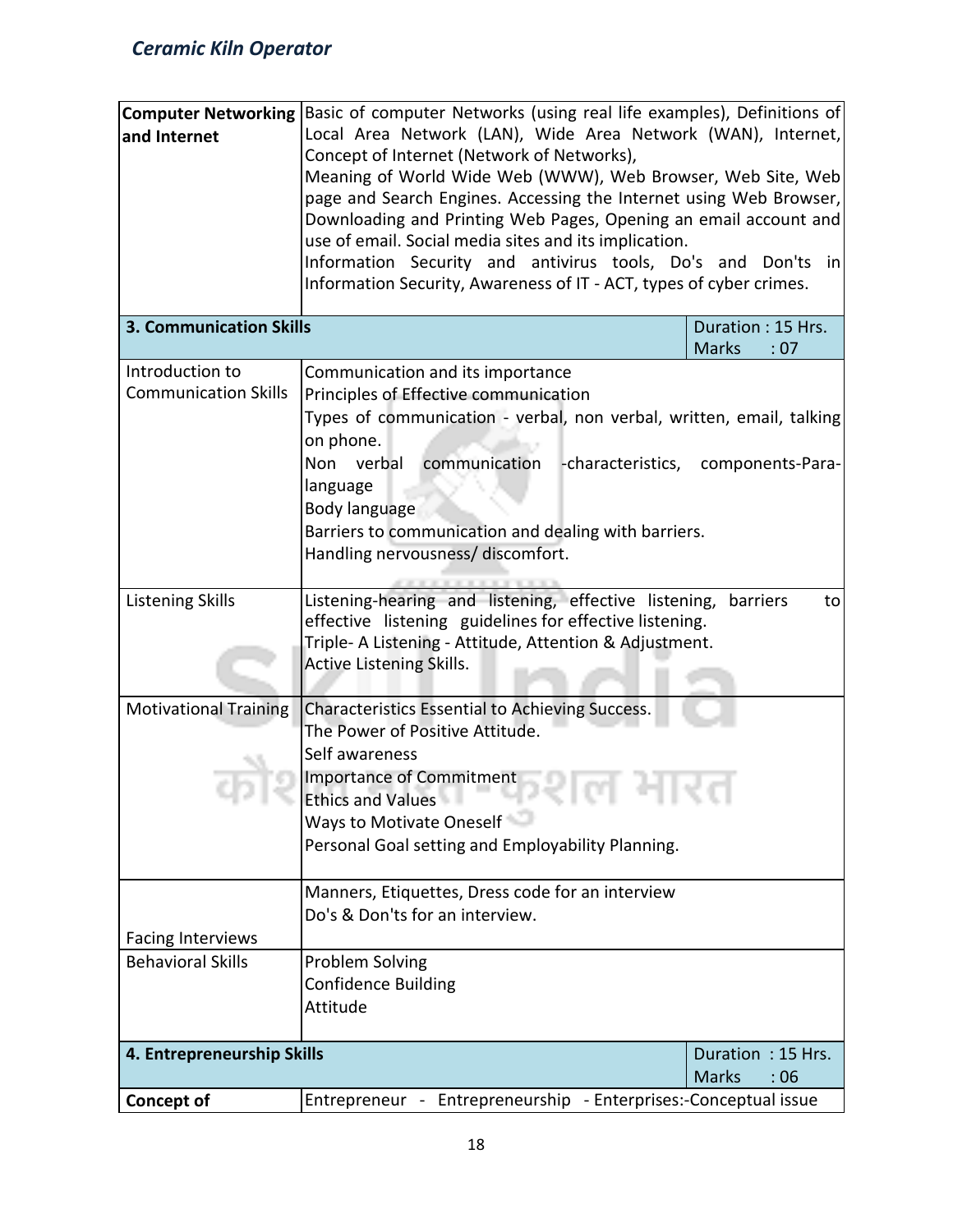| Entrepreneurship<br><b>Project Preparation &amp;</b><br><b>Marketing analysis</b><br><b>Institutions Support</b> | Entrepreneurship vs. management, Entrepreneurial motivation.<br>Performance & Record, Role & Function of entrepreneurs in relation<br>to the enterprise & relation to the economy, Source of business ideas,<br>Entrepreneurial opportunities, The process of setting up a business.<br>Qualities of a good Entrepreneur, SWOT and Risk Analysis. Concept &<br>application of PLC, Sales & distribution Management. Different<br>Between Small Scale & Large Scale Business, Market Survey, Method<br>of marketing, Publicity and advertisement, Marketing Mix.<br>Preparation of Project. Role of Various Schemes and Institutes for self-<br>employment i.e. DIC, SIDA, SISI, NSIC, SIDO, Idea for financing/ non<br>financing support agencies to familiarizes with the Policies /<br>Programmes & procedure & the available scheme. |                                                                 |  |  |  |  |  |  |
|------------------------------------------------------------------------------------------------------------------|-----------------------------------------------------------------------------------------------------------------------------------------------------------------------------------------------------------------------------------------------------------------------------------------------------------------------------------------------------------------------------------------------------------------------------------------------------------------------------------------------------------------------------------------------------------------------------------------------------------------------------------------------------------------------------------------------------------------------------------------------------------------------------------------------------------------------------------------|-----------------------------------------------------------------|--|--|--|--|--|--|
| Investment                                                                                                       | Project formation, Feasibility, Legal formalities i.e., Shop Act,                                                                                                                                                                                                                                                                                                                                                                                                                                                                                                                                                                                                                                                                                                                                                                       |                                                                 |  |  |  |  |  |  |
| Procurement                                                                                                      | Estimation & Costing, Investment procedure - Loan procurement -<br><b>Banking Processes.</b>                                                                                                                                                                                                                                                                                                                                                                                                                                                                                                                                                                                                                                                                                                                                            |                                                                 |  |  |  |  |  |  |
| 5. Productivity                                                                                                  |                                                                                                                                                                                                                                                                                                                                                                                                                                                                                                                                                                                                                                                                                                                                                                                                                                         | Duration: 10 Hrs.<br><b>Marks</b><br>:05                        |  |  |  |  |  |  |
| <b>Benefits</b>                                                                                                  | Personal / Workman - Incentive, Production linked Bonus,<br>Improvement in living standard.                                                                                                                                                                                                                                                                                                                                                                                                                                                                                                                                                                                                                                                                                                                                             |                                                                 |  |  |  |  |  |  |
| <b>Affecting Factors</b>                                                                                         | improves or slows down.                                                                                                                                                                                                                                                                                                                                                                                                                                                                                                                                                                                                                                                                                                                                                                                                                 | Skills, Working Aids, Automation, Environment, Motivation - How |  |  |  |  |  |  |
| <b>Comparison with</b><br>developed countries                                                                    | Comparative productivity in developed countries (viz. Germany,<br>Japan and Australia) in selected industries e.g. Manufacturing, Steel,<br>Mining, Construction etc. Living standards of those countries, wages.                                                                                                                                                                                                                                                                                                                                                                                                                                                                                                                                                                                                                       |                                                                 |  |  |  |  |  |  |
| <b>Personal Finance</b><br>Management                                                                            | Banking processes, Handling ATM, KYC registration, safe cash<br><b>A. handling, Personal risk and Insurance.</b>                                                                                                                                                                                                                                                                                                                                                                                                                                                                                                                                                                                                                                                                                                                        |                                                                 |  |  |  |  |  |  |
|                                                                                                                  | 6. Occupational Safety, Health and Environment Education                                                                                                                                                                                                                                                                                                                                                                                                                                                                                                                                                                                                                                                                                                                                                                                | Duration: 15 Hrs.<br><b>Marks</b><br>:06                        |  |  |  |  |  |  |
| Safety & Health                                                                                                  | Introduction to Occupational Safety and Health importance of safety<br>and health at workplace.                                                                                                                                                                                                                                                                                                                                                                                                                                                                                                                                                                                                                                                                                                                                         |                                                                 |  |  |  |  |  |  |
|                                                                                                                  | Occupational Hazards   Basic Hazards, Chemical Hazards, Vibroacoustic Hazards, Mechanical<br>Hazards, Electrical Hazards, Thermal Hazards. Occupational health,<br>Occupational hygienic, Occupational Diseases/ Disorders & its<br>prevention.                                                                                                                                                                                                                                                                                                                                                                                                                                                                                                                                                                                         |                                                                 |  |  |  |  |  |  |
| <b>Accident &amp; safety</b>                                                                                     | Basic principles for protective equipment.<br>Accident Prevention techniques - control of accidents and safety<br>measures.                                                                                                                                                                                                                                                                                                                                                                                                                                                                                                                                                                                                                                                                                                             |                                                                 |  |  |  |  |  |  |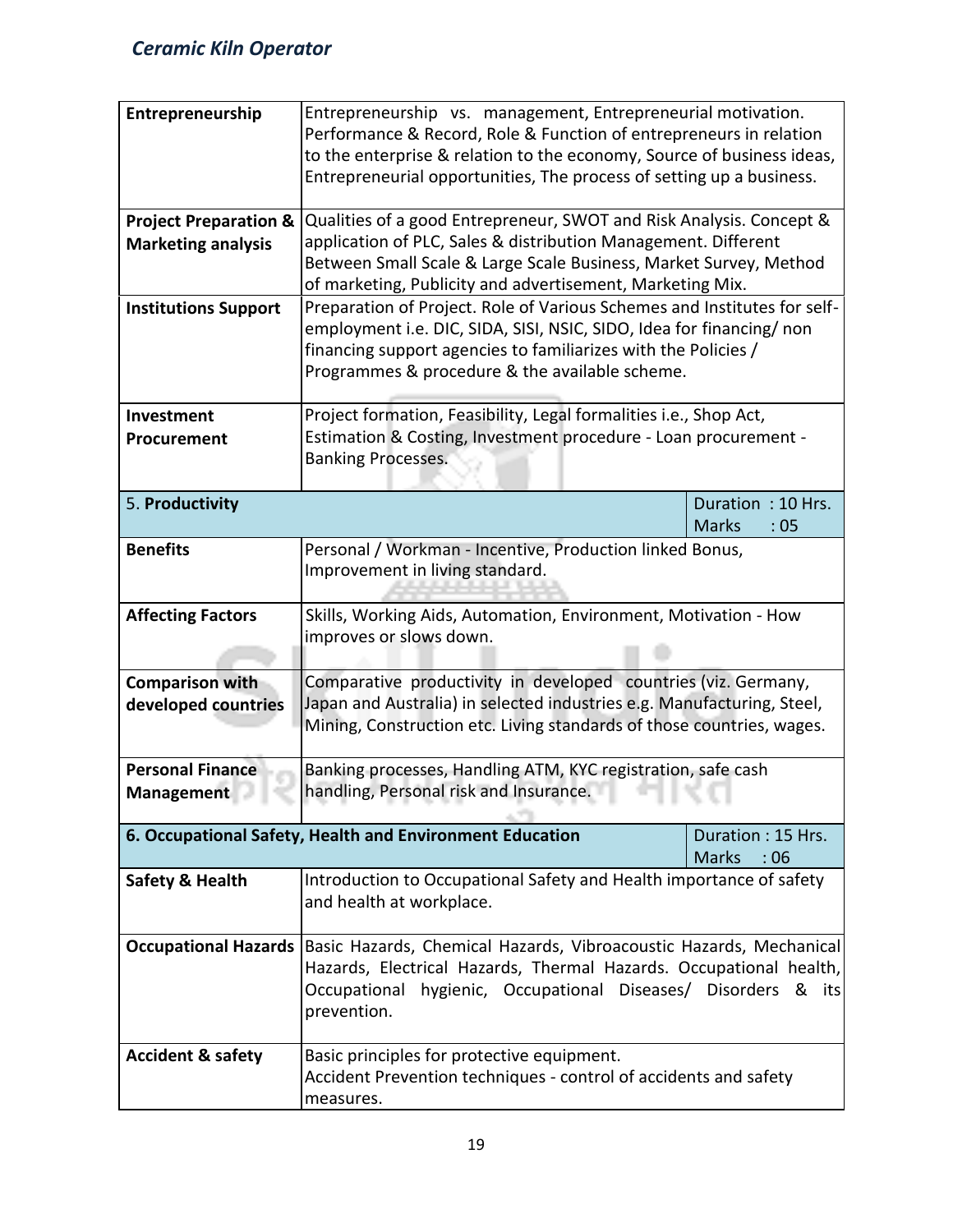| <b>First Aid</b>              | Care of injured & Sick at the workplaces, First-Aid & Transportation of           |                                          |  |  |  |  |  |  |  |
|-------------------------------|-----------------------------------------------------------------------------------|------------------------------------------|--|--|--|--|--|--|--|
|                               | sick person.                                                                      |                                          |  |  |  |  |  |  |  |
| <b>Basic Provisions</b>       | Idea of basic provision legislation of India.                                     |                                          |  |  |  |  |  |  |  |
|                               | safety, health, welfare under legislative of India.                               |                                          |  |  |  |  |  |  |  |
|                               |                                                                                   |                                          |  |  |  |  |  |  |  |
| Ecosystem                     | Introduction to Environment. Relationship between Society and                     |                                          |  |  |  |  |  |  |  |
|                               | Environment, Ecosystem and Factors causing imbalance.                             |                                          |  |  |  |  |  |  |  |
|                               |                                                                                   |                                          |  |  |  |  |  |  |  |
| <b>Pollution</b>              | Pollution and pollutants including liquid, gaseous, solid and hazardous<br>waste. |                                          |  |  |  |  |  |  |  |
|                               |                                                                                   |                                          |  |  |  |  |  |  |  |
| <b>Energy Conservation</b>    | Conservation of Energy, re-use and recycle.                                       |                                          |  |  |  |  |  |  |  |
|                               |                                                                                   |                                          |  |  |  |  |  |  |  |
| <b>Global warming</b>         | Global warming, climate change and Ozone layer depletion.                         |                                          |  |  |  |  |  |  |  |
| <b>Ground Water</b>           | Hydrological cycle, ground and surface water, Conservation and                    |                                          |  |  |  |  |  |  |  |
|                               | Harvesting of water.                                                              |                                          |  |  |  |  |  |  |  |
|                               |                                                                                   |                                          |  |  |  |  |  |  |  |
| <b>Environment</b>            | Right attitude towards environment, Maintenance of in -house<br>environment.      |                                          |  |  |  |  |  |  |  |
|                               | <b>CONDEDITION</b>                                                                |                                          |  |  |  |  |  |  |  |
| 7. Labour Welfare Legislation | Duration: 05 Hrs.                                                                 |                                          |  |  |  |  |  |  |  |
|                               |                                                                                   | <b>Marks</b><br>: 03                     |  |  |  |  |  |  |  |
| <b>Welfare Acts</b>           | Benefits guaranteed under various acts- Factories Act, Apprenticeship             |                                          |  |  |  |  |  |  |  |
|                               | Act, Employees State Insurance Act (ESI), Payment Wages Act,                      |                                          |  |  |  |  |  |  |  |
|                               | Employees Provident Fund Act, The Workmen's compensation Act.                     |                                          |  |  |  |  |  |  |  |
|                               |                                                                                   |                                          |  |  |  |  |  |  |  |
| 8. Quality Tools              |                                                                                   | Duration: 10 Hrs.<br><b>Marks</b><br>:05 |  |  |  |  |  |  |  |
|                               | Quality Consciousness   Meaning of quality, Quality characteristic.               |                                          |  |  |  |  |  |  |  |
| <b>Quality Circles</b>        | Definition, Advantage of small group activity, objectives of quality              |                                          |  |  |  |  |  |  |  |
|                               | Circle, Roles and function of Quality Circles in Organization, Operation          |                                          |  |  |  |  |  |  |  |
|                               | of Quality circle. Approaches to starting Quality Circles, Steps for              |                                          |  |  |  |  |  |  |  |
|                               | continuation Quality Circles.                                                     |                                          |  |  |  |  |  |  |  |
|                               |                                                                                   |                                          |  |  |  |  |  |  |  |
|                               |                                                                                   |                                          |  |  |  |  |  |  |  |
| <b>Quality Management</b>     | Idea of ISO 9000 and BIS systems and its importance in maintaining                |                                          |  |  |  |  |  |  |  |
| <b>System</b>                 | qualities.                                                                        |                                          |  |  |  |  |  |  |  |
|                               |                                                                                   |                                          |  |  |  |  |  |  |  |
| <b>House Keeping</b>          | Purpose of House-keeping, Practice of good Housekeeping.                          |                                          |  |  |  |  |  |  |  |
|                               |                                                                                   |                                          |  |  |  |  |  |  |  |
| <b>Quality Tools</b>          | Basic quality tools with a few examples.                                          |                                          |  |  |  |  |  |  |  |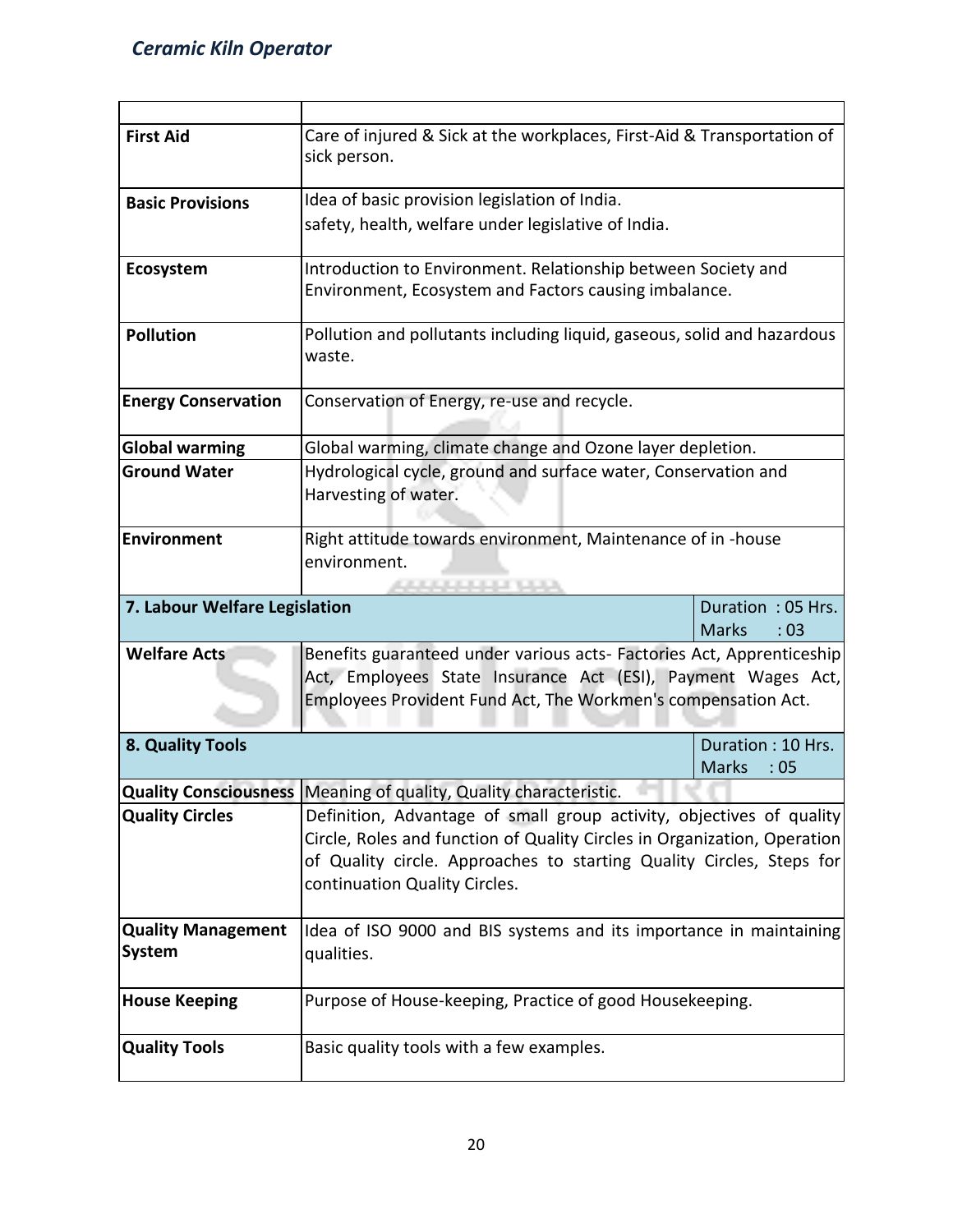### **10. DETAILS OF COMPETENCIES (ON-JOBTRAINING)**

The **competencies/ specific outcomes** on completion of On-Job Training are detailed below: -

### **Block – I**

- 1. Identify safety and best practices/Basic Industrial Culture (5S, KAIZEN, etc.)
- 2. Prepare different types of documentation as per industrial need by different methods of recording information.
- 3. Demonstrate Deflocculation and its settings.
- 4. Carry out casting process.
- 5. Apply & Use Plaster Making-economy concepts in the use of Plaster.
- 6. Identify different ceramic wares according to body, namely, Terracotta, stoneware, E'ware, Semi-porcelain, Porcelain, Bone china, Vitreous China etc.
- 7. Identify raw materials without use of sophisticated instruments.
- 8. Test & verify various parts of machine for ceramic slip house and casting slip, namely –Ball mill, Bungers, Diaphragm Pump Fitter Press, De-airing Pug Mill, magnets etc.
- 9. Prepare casting slip with deflocculating agent like Sodium Silicate, Sodium Carbonate, etc.
- 10. Analyse casting rate with different stage of moulds like density-pint weight, specific gravity, flow properties, contents of bobbles & age of curing.
- 11. Test & verify various faults in casting- Flabby casting, Variation of casting weight, Pin holding, Bubble formation in casting slip, Cracking, Wreathing, Proportionate shrinkage.
- 12. Develop Strength of Plaster.
- 13. Test Casting slip Viscosity, Pint- weight, PH value, etc.
- 14. Differentiate between Strength & Thickness.
- 15. Rectify the above defects of the casting slip by thickening, corrective additions, P H control, etc.
- 16. Practice in Drain Casting, solid Casting and Pressure Casting Tea set, Dinner Set Artistic Toys, sanitary- ware, Insulators, etc.
- 17. Use casting Tools.
- 18. Perform joining and finishing of the cast wares.
- 19. Perform TPM (Total Production Management), TQM (Total Quality Management) and maintain record keeping system.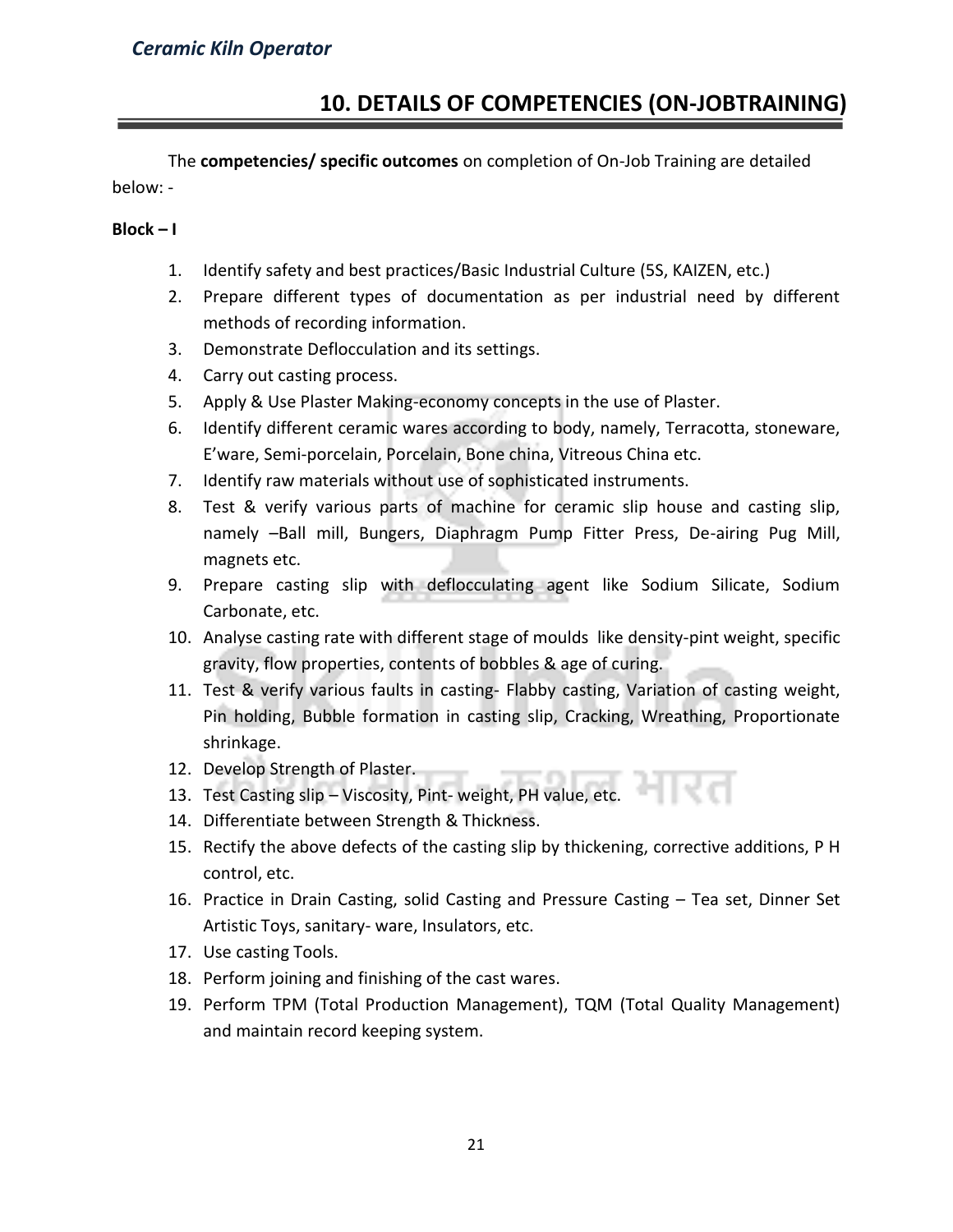### INFRASTRUCTURE FOR PROFESSIONAL SKILL & PROFESSIONAL KNOWLEDGE

| <b>CERAMIC KILN OPERATOR</b>                                        |                                                                                       |                                |              |                              |                |  |  |  |  |  |  |
|---------------------------------------------------------------------|---------------------------------------------------------------------------------------|--------------------------------|--------------|------------------------------|----------------|--|--|--|--|--|--|
| LIST OF TOOLS AND EQUIPMENT for Basic Training (For 20 Apprentices) |                                                                                       |                                |              |                              |                |  |  |  |  |  |  |
|                                                                     | A. TRAINEES TOOL KIT (For each additional unit trainees tool kit Sl. 1-18 is required |                                |              |                              |                |  |  |  |  |  |  |
|                                                                     | additionally)                                                                         |                                |              |                              |                |  |  |  |  |  |  |
| SI.                                                                 | <b>Name of the Tool &amp; Equipments</b>                                              |                                |              | <b>Specification</b>         | Quantity       |  |  |  |  |  |  |
| no.                                                                 |                                                                                       |                                |              |                              |                |  |  |  |  |  |  |
| 1.                                                                  | Safety goggles (armoured heat proof)                                                  |                                |              |                              | 1              |  |  |  |  |  |  |
| 2.                                                                  | Protective apron (jute or Asbestos)                                                   |                                |              |                              | 1              |  |  |  |  |  |  |
| 3.                                                                  | <b>Rule Steel</b>                                                                     |                                |              | 300 M.M/12"                  | 1              |  |  |  |  |  |  |
| 4.                                                                  | <b>Tool Tray</b>                                                                      |                                |              |                              | 1              |  |  |  |  |  |  |
| 5.                                                                  | Hand Brush.                                                                           |                                |              | 25 m.m                       | 1              |  |  |  |  |  |  |
| 6.                                                                  | <b>Steel Rule</b>                                                                     |                                |              | $6''/150$ m.m.               | $\mathbf{1}$   |  |  |  |  |  |  |
| 7.                                                                  | Foot Wear / Asbestos Over-shoes                                                       |                                |              |                              | $\mathbf{1}$   |  |  |  |  |  |  |
|                                                                     |                                                                                       | 250 m.m/10" (for wood<br>work) |              |                              |                |  |  |  |  |  |  |
| 8.                                                                  | <b>Try Square</b>                                                                     | $\mathbf 1$                    |              |                              |                |  |  |  |  |  |  |
| 9.                                                                  | Making Gauge (wood work)                                                              |                                | $\mathbf{1}$ |                              |                |  |  |  |  |  |  |
| 10.                                                                 | Diagonal scale                                                                        | $\overline{1}$                 |              |                              |                |  |  |  |  |  |  |
| 11.                                                                 | Divider                                                                               |                                |              |                              | $\mathbf{1}$   |  |  |  |  |  |  |
| 12.                                                                 | Iron Moulds                                                                           |                                |              |                              | 3              |  |  |  |  |  |  |
| 13.                                                                 | <b>Wooden Moulds</b>                                                                  |                                |              |                              | 3              |  |  |  |  |  |  |
| 14.                                                                 | Wooden Hammer                                                                         |                                |              |                              | $\mathbf{1}$   |  |  |  |  |  |  |
| 15.                                                                 | Crucible                                                                              |                                |              | (30 c.c. capacity)           | $\mathbf{1}$   |  |  |  |  |  |  |
| 16.                                                                 | Tongs (Nickel plated)                                                                 |                                |              |                              | $\mathbf{1}$   |  |  |  |  |  |  |
| 17.                                                                 | <b>Specific Gravity bottle</b>                                                        |                                |              |                              | 1              |  |  |  |  |  |  |
|                                                                     | <b>B: INSTRUMENTS &amp; GENERAL SHOP OUTFIT</b>                                       |                                |              |                              |                |  |  |  |  |  |  |
| 18.                                                                 | <b>Standard Chemicals required for Acidimetry</b>                                     |                                |              |                              |                |  |  |  |  |  |  |
|                                                                     | & Alhalimentry                                                                        |                                |              |                              | 1              |  |  |  |  |  |  |
| 19.                                                                 | <b>Torsion Viscometer</b>                                                             |                                |              |                              | 1              |  |  |  |  |  |  |
| 20.                                                                 | <b>Small Fitter Press</b>                                                             |                                |              |                              | 1              |  |  |  |  |  |  |
| 21.                                                                 | <b>Small Vacuum Pugmill (motorized)</b>                                               |                                |              |                              | $\mathbf{1}$   |  |  |  |  |  |  |
| 22.                                                                 | Modulus of rupture apparatus                                                          |                                |              |                              | $\mathbf{1}$   |  |  |  |  |  |  |
| 23.                                                                 | Platinum Crucible                                                                     |                                |              | (30 capacity)                | $\overline{2}$ |  |  |  |  |  |  |
| 24.                                                                 | <b>Nickel Crucible</b>                                                                |                                |              | (30 capacity)                | 8              |  |  |  |  |  |  |
| 25.                                                                 | <b>Electric Furnace</b>                                                               |                                |              | 1000 <sup>o</sup> c capacity | $\mathbf{1}$   |  |  |  |  |  |  |
| 26.                                                                 | <b>Electric Furnace</b>                                                               |                                |              | 1450 <sup>o</sup> c capacity | $\mathbf{1}$   |  |  |  |  |  |  |
| 27.                                                                 | Gas fired Muffle Furnace                                                              |                                |              | 1200 <sup>o</sup> c capacity | $\mathbf{1}$   |  |  |  |  |  |  |
| 28.                                                                 | Vacuum Pump<br>1                                                                      |                                |              |                              |                |  |  |  |  |  |  |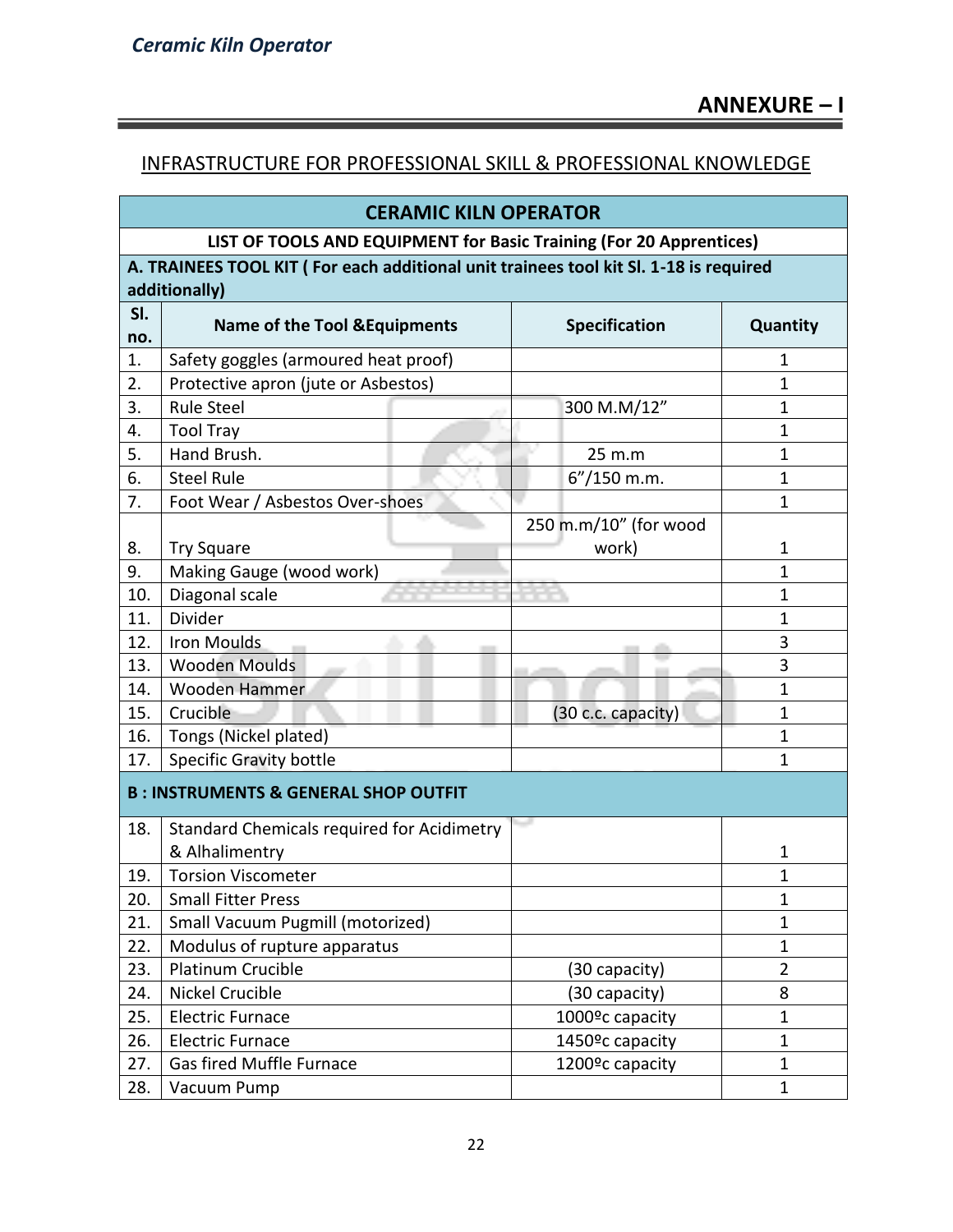| 29. | <b>Vacuum Desecicator</b>                   |                        | $\overline{2}$ |
|-----|---------------------------------------------|------------------------|----------------|
| 30. | Porcelain Mortar & Pestle                   |                        | 6              |
| 31. | Iron Mortar & Pestle                        |                        | 3              |
| 32. | Horse-sheet magnet                          |                        | 4              |
| 33. | Stop-Watch                                  |                        | $\overline{2}$ |
| 34. | <b>Chemical Balance</b>                     |                        | $\overline{2}$ |
| 35. | Student petrological Microscope             |                        | $\mathbf{1}$   |
| 36. | Tongs assorted                              |                        | 4              |
| 37. | <b>Asbestos Hand Gloves</b>                 |                        | 4 pairs        |
| 38. | Pint Mug Enamek                             |                        | 6              |
| 39. | Rule, contraction                           | 600 m.m.               | $\mathbf 1$    |
| 40. | Drill, Ratchet Brace                        | 10"/250 m.m.           | $\overline{1}$ |
| 41. | Auger                                       | 6.9.12.15 m.m assorted | 1 each         |
| 42. | Blow lamp, Kerosene                         |                        | 2              |
| 43. | Shovel, hand                                |                        | $\overline{2}$ |
| 44. | <b>Wheel Barrows</b>                        |                        | $\mathbf{1}$   |
| 45. | <b>Funnel Enamel</b>                        | 75 m.m.                | 4              |
| 46. | <b>Funnel Enamel</b>                        | 150 m.m.               | 4              |
| 47. | Buretties, Pipette measuring cylinders, etc |                        |                |
|     | as required in a Chemical Laboratory.       |                        | As Required    |
| 48. | <b>Standard sieves</b>                      | (I.S.Std)              | 1 Set          |
| 49. | <b>Chisel Cold Flat</b>                     | 12 m.m.                | 4 Set          |
| 50. | Chisel Cold Flat                            | 20 m.m.                | 4              |
| 51. | Hammer Ball pien                            | 1 k.g.                 | 4              |
| 52. | Hammer Ball pien                            | 2 k.g.                 | 4              |
| 53. | <b>Half Round file</b>                      | 150 m.m.               | 4              |
| 54. | Reamer flat                                 |                        | 4              |
| 55. | Wrench adjustable                           | 75 m.m.                | 2              |
| 56. | Wire Brush                                  |                        | 4              |
| 57. | <b>Screw Driver</b>                         | 250 m.m.               | 3              |
| 58. | <b>Screw Driver</b>                         | 150 m.m.               | 4              |
| 59. | <b>Engineering Try Square</b>               | 150 m.m.               | $\overline{2}$ |
| 60. | Scriber                                     | 200 m.m.               | 4              |
| 61. | Pliers                                      | 200                    | 4              |
| 62. | Caliper outside                             | 150m.m.                | 4              |
| 63. | Caliper inside                              | 150m.m.                | 4              |
| 64. | Face shields (Clear)                        |                        | 8              |
| 65. | <b>Head Wear</b>                            |                        | 8              |
|     | Fire extinguisher foam, chemical(according  |                        |                |
| 66. | to factory regulation)                      |                        | 2              |
| 67. | First-Aid Box including burn treatment      |                        | $\overline{2}$ |
| 68. | Fire Buckets with stand                     |                        | 4 Sets         |
| 69. | Work Bench.                                 | 2m x 1.5m x 750 m.m    | 2 Nos.         |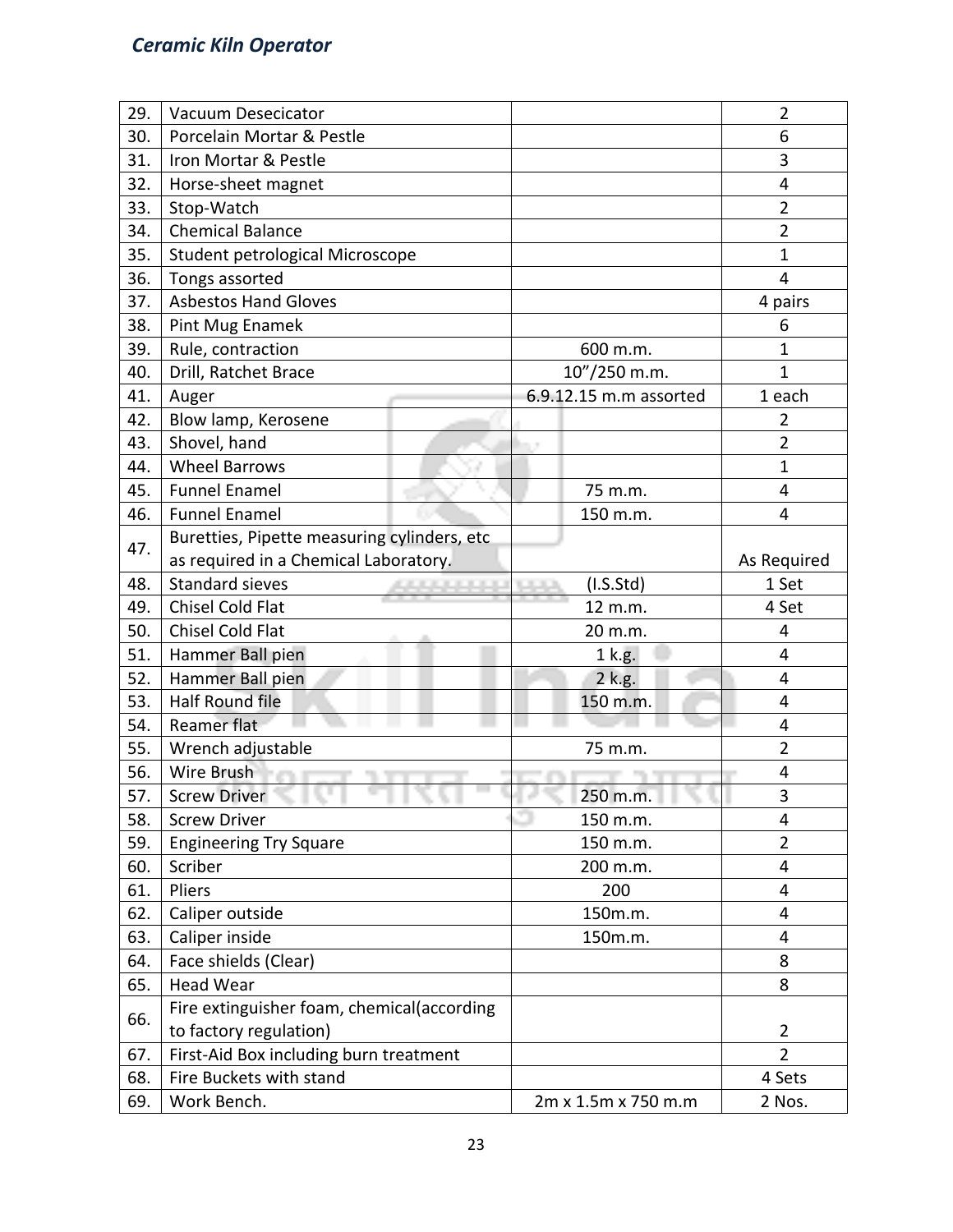### *Ceramic Kiln Operator*

| 70. | Vice, Bench                                |  |  | 125m.m.jaw          |                     | 4<br>$\overline{2}$ |  |  |  |
|-----|--------------------------------------------|--|--|---------------------|---------------------|---------------------|--|--|--|
| 71. | Locker Steel                               |  |  |                     | with 8 Drawers each |                     |  |  |  |
| 72. |                                            |  |  | adjustable 225mm to |                     |                     |  |  |  |
|     | <b>Hack Saw Frame</b>                      |  |  | 300m.m              | 4                   |                     |  |  |  |
| 73. | <b>Hack Saw Blades</b>                     |  |  | 300 m.m.            |                     | As Required         |  |  |  |
| 74. | <b>Mallet Hide</b>                         |  |  |                     |                     | 4                   |  |  |  |
| 75. | Different tools & appliances for colouring |  |  |                     |                     | 8 Sets              |  |  |  |
| 76. |                                            |  |  |                     |                     | 4 (different        |  |  |  |
|     | <b>Taper Trowel</b>                        |  |  |                     |                     | sets)               |  |  |  |
| 77. | Temperature recorders                      |  |  |                     |                     | 4 Sets              |  |  |  |
| 78. | <b>Bunsen Burner</b>                       |  |  |                     |                     | 8                   |  |  |  |
| 79. | <b>Refractory Fire Bricks</b>              |  |  |                     |                     | As Required         |  |  |  |
| 80. | Oil/ Gas Burners                           |  |  |                     |                     | 4 sets each         |  |  |  |
| 81. | Pyrometer / Thermocouples                  |  |  |                     |                     | 4 sets each         |  |  |  |
| 82. | Indicators(Temperature)                    |  |  |                     |                     | 4 sets each         |  |  |  |
| 83. |                                            |  |  |                     |                     | 1 (for each         |  |  |  |
|     | <b>Steel Almirah for Teacher</b>           |  |  |                     |                     | trade)              |  |  |  |
| 84. | <b>Magnifying Lens</b>                     |  |  |                     |                     | 4                   |  |  |  |
| 85. | <b>Physical Balance</b>                    |  |  | (250g.m.)           |                     | 3                   |  |  |  |
| 86. | <b>Travelling Microscope</b>               |  |  |                     |                     | 1                   |  |  |  |
|     | <b>C: GENERAL MACHINERY INSTALLATIONS</b>  |  |  |                     |                     |                     |  |  |  |
| 87. | Double ended Bench Grinder                 |  |  | 150 mm Wheel dia    |                     | $\mathbf{1}$        |  |  |  |
| 88. | Drying Oven                                |  |  |                     |                     | 1                   |  |  |  |
| 89. | Liquid limit Device                        |  |  |                     |                     | 3                   |  |  |  |
| 90. | Jaw Crusher                                |  |  |                     |                     | 1                   |  |  |  |
| 91. | Roller Mill                                |  |  |                     |                     | $\mathbf{1}$        |  |  |  |
| 92. | Edge Runner                                |  |  |                     |                     | $\mathbf{1}$        |  |  |  |
| 93. | <b>Hammer Mill</b>                         |  |  |                     |                     | $\overline{1}$      |  |  |  |
| 94. | <b>Ball Mill</b>                           |  |  |                     |                     | $\mathbf{1}$        |  |  |  |
| 95. | Pot Mill                                   |  |  | (3 to a set)        |                     | 3 sets              |  |  |  |
| 96. | <b>Weighing Scale</b>                      |  |  | 10 k.g. capacity    |                     | 1                   |  |  |  |
| 97. | <b>Weighing Scale</b>                      |  |  | 50 k.g. capacity    |                     | 1                   |  |  |  |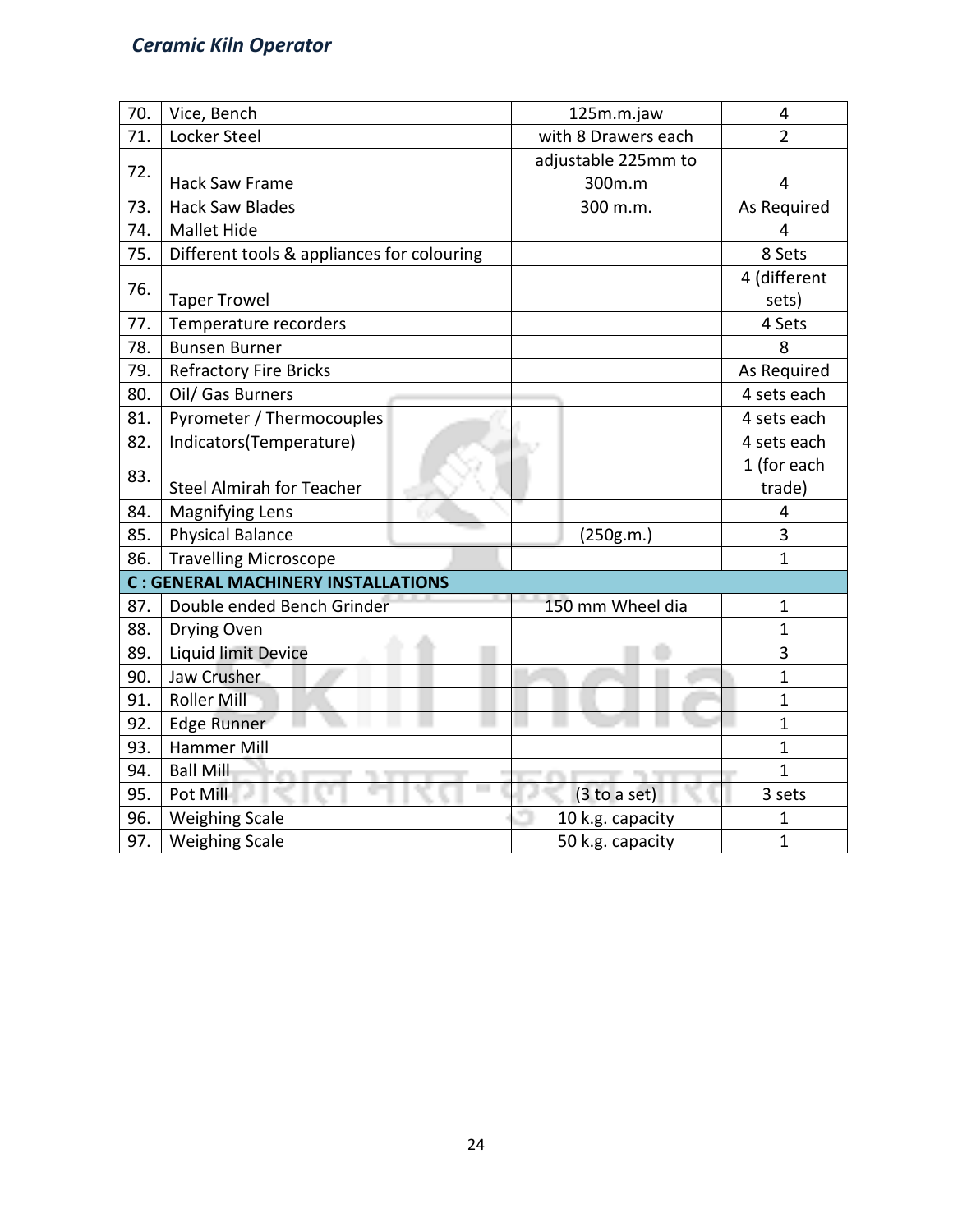| <b>TOOLS &amp; EQUIPMENTS FOR EMPLOYABILITY SKILLS</b> |                                                                                                                                                          |          |  |  |  |  |  |  |
|--------------------------------------------------------|----------------------------------------------------------------------------------------------------------------------------------------------------------|----------|--|--|--|--|--|--|
| SI. No.                                                | Name of the Equipment                                                                                                                                    | Quantity |  |  |  |  |  |  |
| 1.                                                     | Computer (PC) with latest configurations and Internet connection with<br>standard operating system and standard word processor and<br>worksheet software |          |  |  |  |  |  |  |
| 2.                                                     | UPS - 500VA                                                                                                                                              | 10 Nos.  |  |  |  |  |  |  |
| 3.                                                     | Scanner cum Printer                                                                                                                                      | 1 No.    |  |  |  |  |  |  |
| 4.                                                     | Computer Tables                                                                                                                                          | 10 Nos.  |  |  |  |  |  |  |
| 5.                                                     | <b>Computer Chairs</b>                                                                                                                                   | 20 Nos.  |  |  |  |  |  |  |
| 6.                                                     | <b>LCD Projector</b>                                                                                                                                     | 1 No.    |  |  |  |  |  |  |
| $7_{\cdot}$                                            | White Board 1200mm x 900mm                                                                                                                               | 1 No.    |  |  |  |  |  |  |
|                                                        |                                                                                                                                                          |          |  |  |  |  |  |  |

*Note: - Above Tools &Equipments not required, if Computer LAB is available in the institute.*

# Skill India कौशल भारत-कुशल भारत